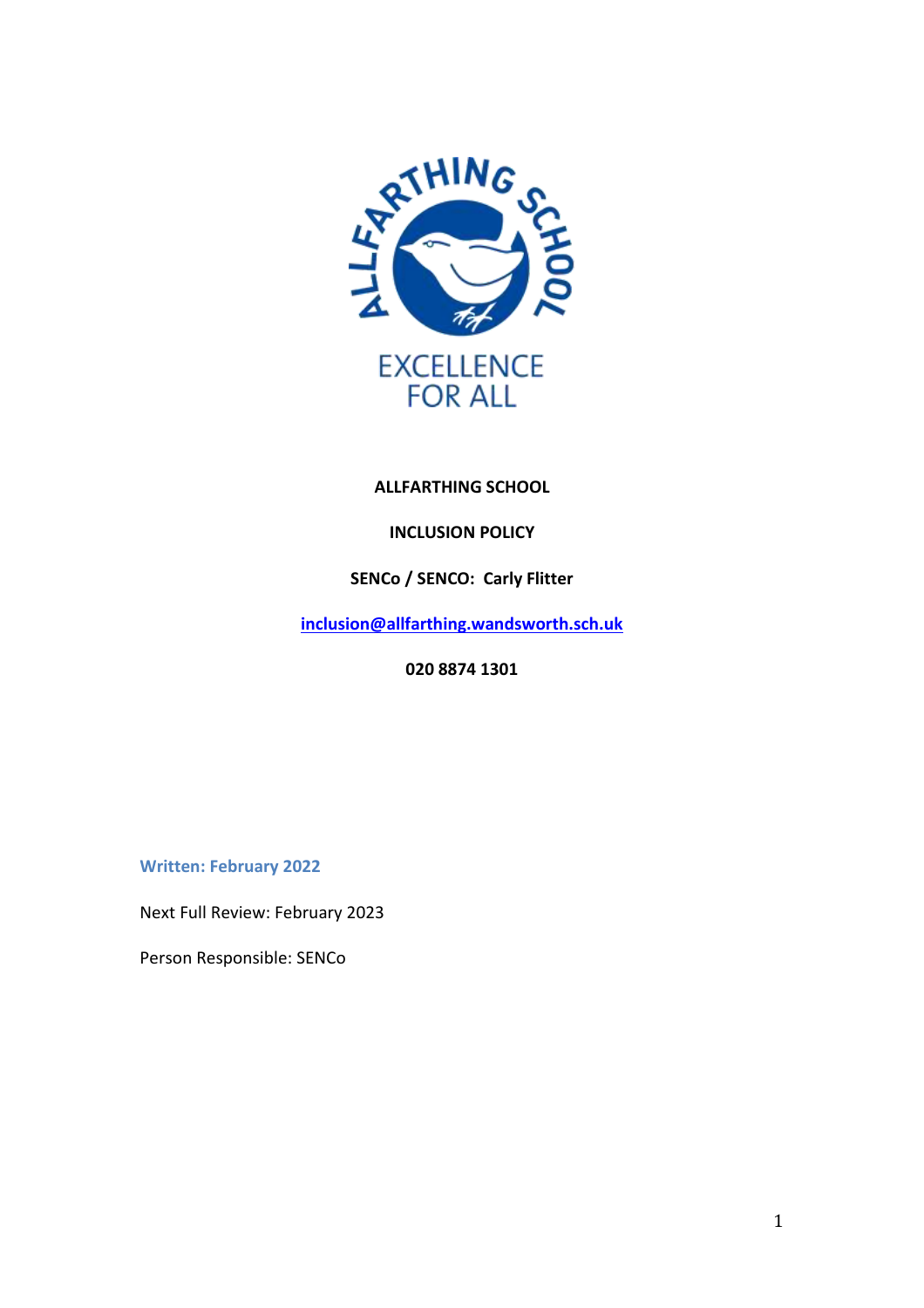# **CONTENTS**

| Compliance                                          | page 3  |
|-----------------------------------------------------|---------|
| <b>Contact and Contextual Information</b>           | page 3  |
| <b>Aims and Objectives</b>                          | page 4  |
| <b>Identifying Special Educational Needs (SEN)</b>  | page 5  |
| <b>A Graduated Approach to SEN Support</b>          | page 7  |
| <b>Criteria for exiting the SEN profile</b>         | page 10 |
| <b>Supporting pupils and families</b>               | page 10 |
| Supporting pupils at school with medical conditions | page 12 |
| <b>Monitoring and evaluation of SEND</b>            | page 12 |
| <b>Resources</b>                                    | page 13 |
| <b>Roles and responsibilities</b>                   | page 13 |
| <b>Storing and Managing Information</b>             | page 14 |
| <b>Reviewing the policy</b>                         | page 14 |
| <b>Accessibility</b>                                | page 14 |
| <b>Dealing with complaints</b>                      | page 15 |
| <b>Bullying</b>                                     | page 15 |
| <b>Appendix A: glossary</b>                         | page 16 |
| <b>Appendix B: external professionals</b>           | page 22 |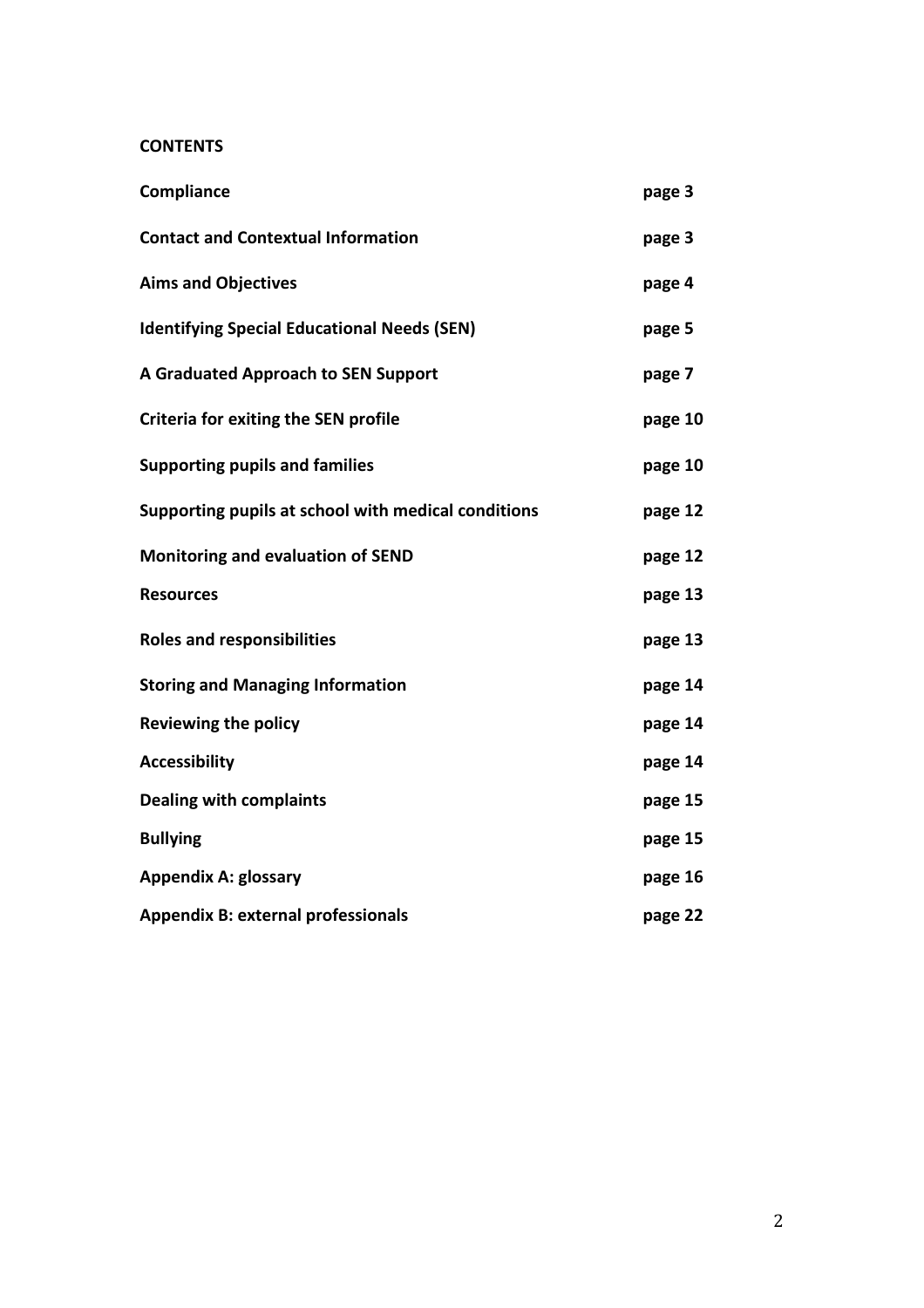#### **Compliance:**

This policy complies with the statutory requirements laid out in the SEND Code of Practice  $0 - 25$  (updated 1<sup>st</sup> May 2015) and has been written with reference to the following guidance and documents:

- Equality Act 2010: advice for schools DfE Feb 2013
- Schools' SEN Information Report Regulations (2014)
- Statutory Guidance on supporting pupils at school with medical conditions April 2014
- The National Curriculum in England Key Stage 1 and 2 framework document Sept 2013
- Safeguarding Policy
- Accessibility Plan
- Teachers' Standards 2012
- Pre Key Stage Standards

#### **Contextual information**

Allfarthing is a two-form community primary school in the London Borough of Wandsworth. Pupils range in age from 3 to 11 and proportions of children who speak English as an Additional Language (EAL), who are entitled to Pupil Premium (PP) funding or who have a Special Educational Need or Disability (SEND) are broadly above the national average, but in line with the local average.

At Allfarthing Primary School we are committed to providing high quality, inclusive teaching which will enable all children, including those identified as having a special educational need or disability (SEND), to make the best possible progress at school. We believe that high quality teaching by every teacher of every child is the best way to ensure that all children achieve their potential and is the first step in responding to children who have or may have additional needs.

At Allfarthing, we understand inclusive education to be 'a process of increasing participation and decreasing exclusion from the culture, community and curricula of mainstream schools,' (Booth *at al*., 2000). We aim to develop a 'rich learning community characterised by learning opportunities that are sufficiently made available for *everyone*, so that all learners are able to participate in classroom life.' (Florian and Linklater, 2009)

We believe that all children have the right to an accessible, broad and balanced curriculum and to be fully included in all aspects of school life. In order to achieve this, we may offer further positive support to some children with additional needs to help them achieve their potential. We focus on the whole child and put wellbeing and mental health at the centre of our work with SEND children.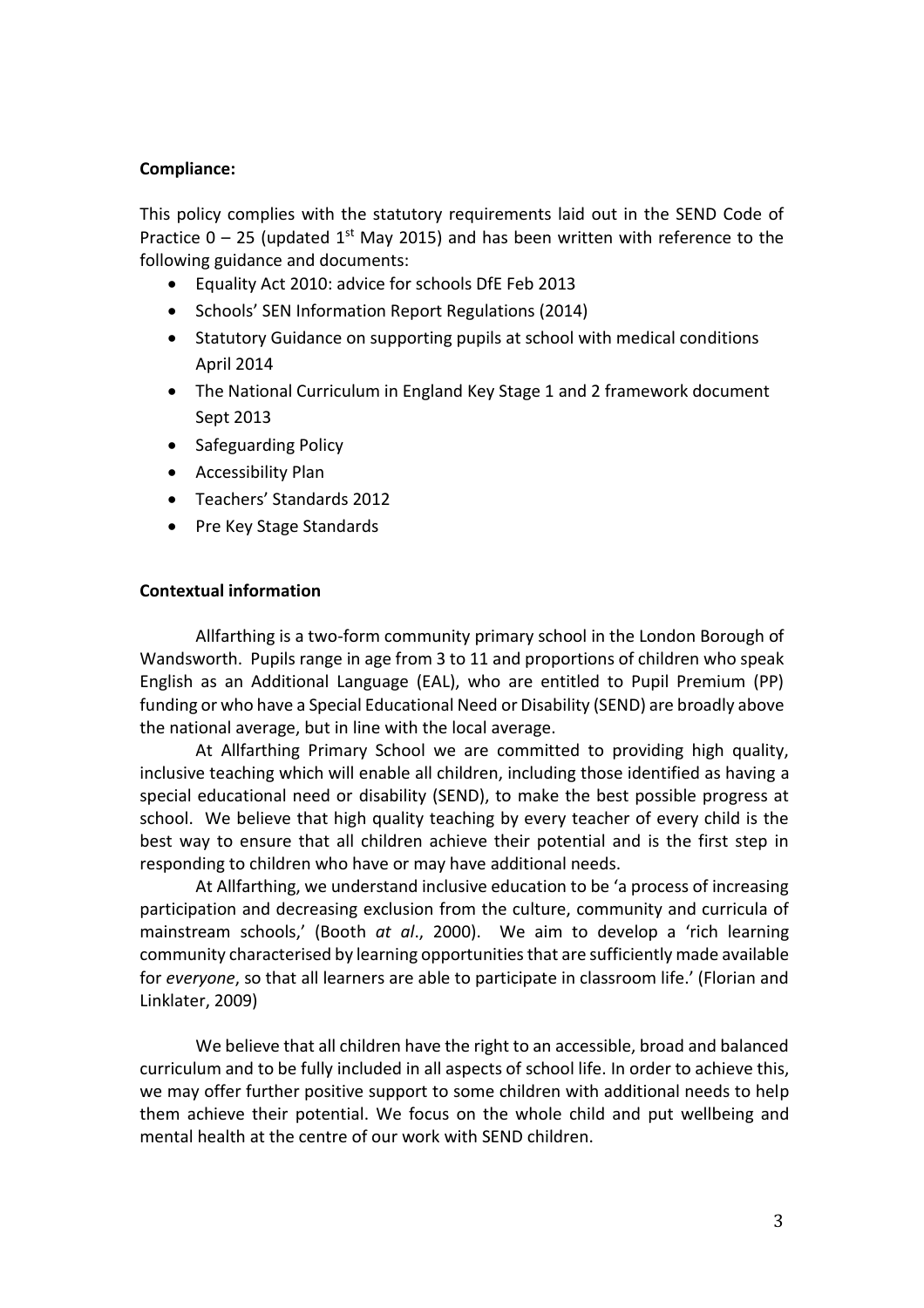Additional needs may sometimes take the form of a 'within child' barrier to learning or a physical disability. At other times, a child's additional need may be temporary and may not be a developmental delay or disability but may still have an impact on progress or attainment. For example, a medical or health issue, poor attendance and punctuality or speaking English as an Additional Language.

Carly Flitter, leads inclusion provision at Allfarthing. Carly'srole includes that of Special Educational Needs Disability Coordinator (SENDCo) and she is a member of the Senior Leadership Team (SLT) of the school. Carly was awarded the National Award for Special Educational Need Coordination (NASENCO) by Roehampton University in February 2020.

# **Aims and Objectives**

'Excellence for All' Allfarthing School Motto

- 1. At Allfarthing, we aim to **raise the aspirations and expectations** for all pupils including those with additional needs, whatever the barrier to progress and attainment may be.
- 2. We aim to ensure that our approach is **person-centred**, placing the needs, wellbeing, mental health and preferences of children and families at the heart of our provision. At a basic level, this means striving to make Allfarthing a welcoming school for all. At a deeper level, it means working closely with children and families when reviewing provision so that we can build a plan for the child together.
- 3. Finally, we aim to ensure that **support is timely and effective** so that it can make a transformative difference to children's life chances.

Objectives:

- 1. To embed a robust and consistent approach to identifying and providing for pupils who have additional needs.
- 2. To continue to implement the guidance set out by the SEND Code of Practice, 2014.
- 3. To develop a whole-school 'person-centred' approach to the provision of support for additional needs.
- 4. To provide support and ongoing professional development for all staff in the context of their roles in working with pupils with additional needs.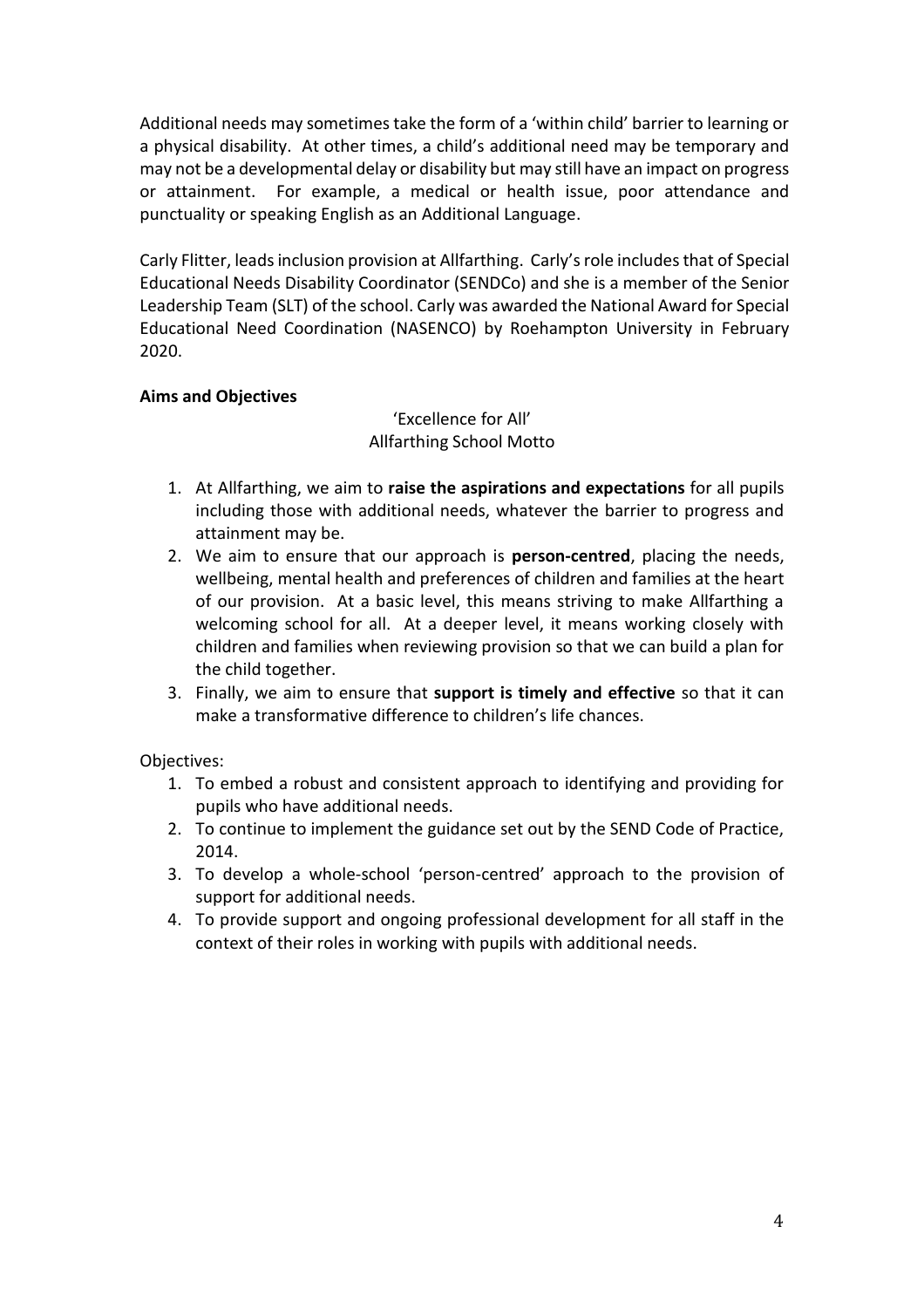# **Identifying Special Educational Needs and Disability (SEND)**

Our key focus is to identify any additional needs early through observation and joint discussion with parents and, where appropriate, other professionals. We then work hard to put effective provision in place to improve the child's long-term outcomes.



# **Definition of SEN as set out in the SEND Code of Practice 2014:**

A child has SEND if they have a learning difficulty or disability which calls for special educational provision to be made.

A child of compulsory school age has a learning difficulty or disability if they have significantly greater difficulty in learning than the majority of others of the same age or has a disability which prevents or hinders them from making use of facilities of a kind generally provided for others of the same age in mainstream schools. (Code of Practice, 2014)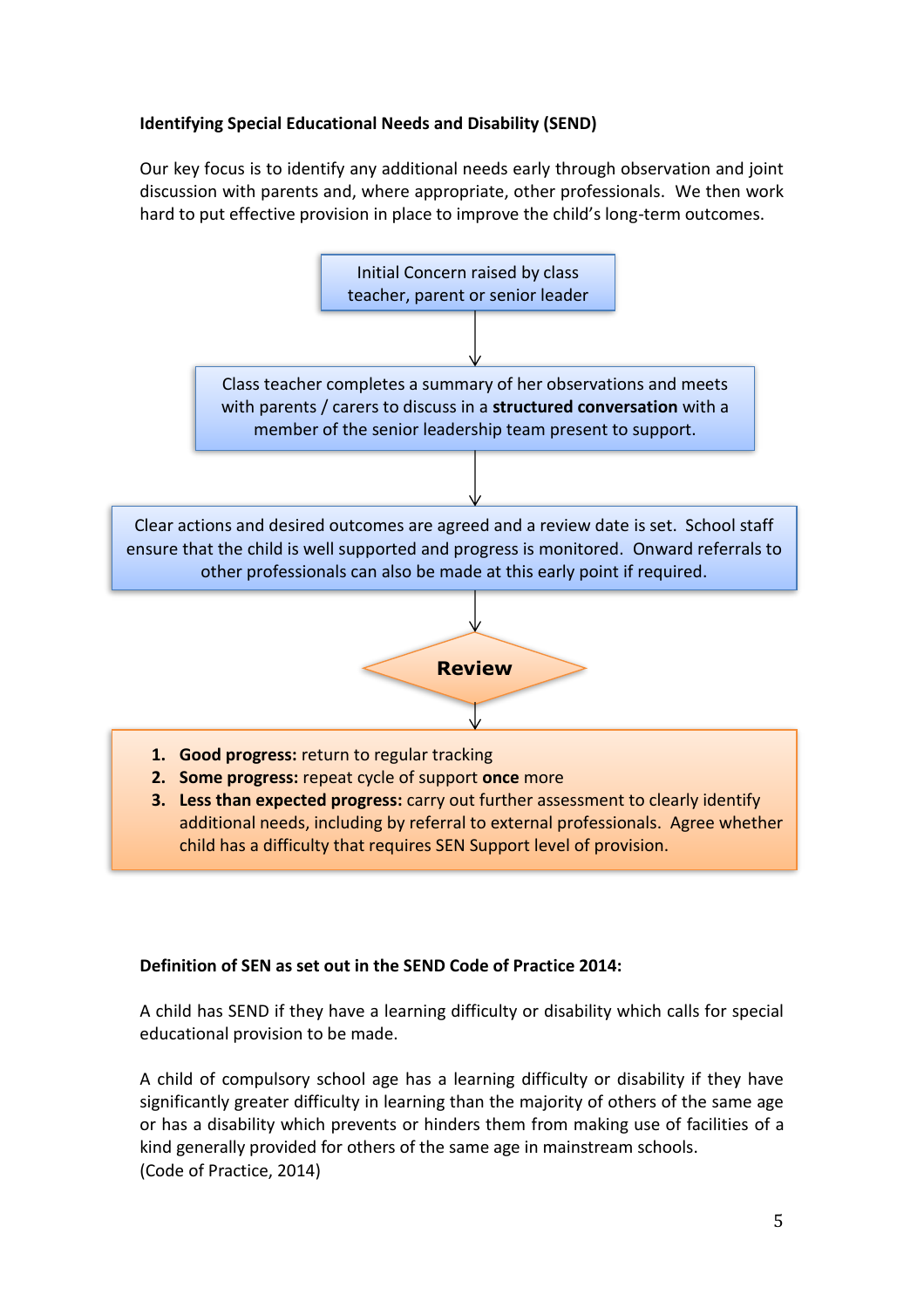Students must not be regarded as having a learning difficulty solely because the language or form of language of their home is different from the language in which they are taught.

### **The SEND Code of Practice, 2014, identifies four broad areas of need and support:**

- **Communication and Interaction:** including Speech, Language and Communication Needs (SLCN) and Autistic Spectrum Conditions (ASC).
- **Cognition and Learning:** including Specific Learning Difficulties (SpLD) such as dyslexia and Moderate Learning Difficulties (MLD) such as Down's Syndrome.
- **Social, Emotional and Mental Health difficulties:** including Attention Deficit Hyperactivity Disorder (ADHD) and anxiety disorders. This area includes issues around behaviour.
- **Sensory and / or Physical Needs:** including hearing or visual impairment and reduced mobility.

Special educational provision may be made if, for example:

- a pupil makes little or no progress despite high quality teaching
- a pupil shows signs of a specific literacy or numeracy difficulty that affects their attainment
- a pupil presents with persistent social, emotional or mental health difficulties, which do not improve despite high quality management in class
- a pupil has sensory or physical impairments that affect his ability to make progress
- a pupil has difficulties communicating or interacting with others and these difficulties affect her ability to make progress despite a differentiated curriculum and learning environment.

# **Behaviour Management**

Historically, a child might be described as having 'emotional or behavioural difficulties' (EBD) if her behaviour was a cause for concern, whether because of aggression, being withdrawn or non-compliant. This is no longer the case. Behaviour is widely understood to be the communication of an unmet need and it is our responsibility to recognise and identify the need that lies behind a child's behaviour so as to respond effectively. There are clear systems for responding to both positive and negative behaviour and these can be adapted as required to meet individual needs. Please see the Allfarthing behaviour policy for more information. This is available on our website or on request from the school office.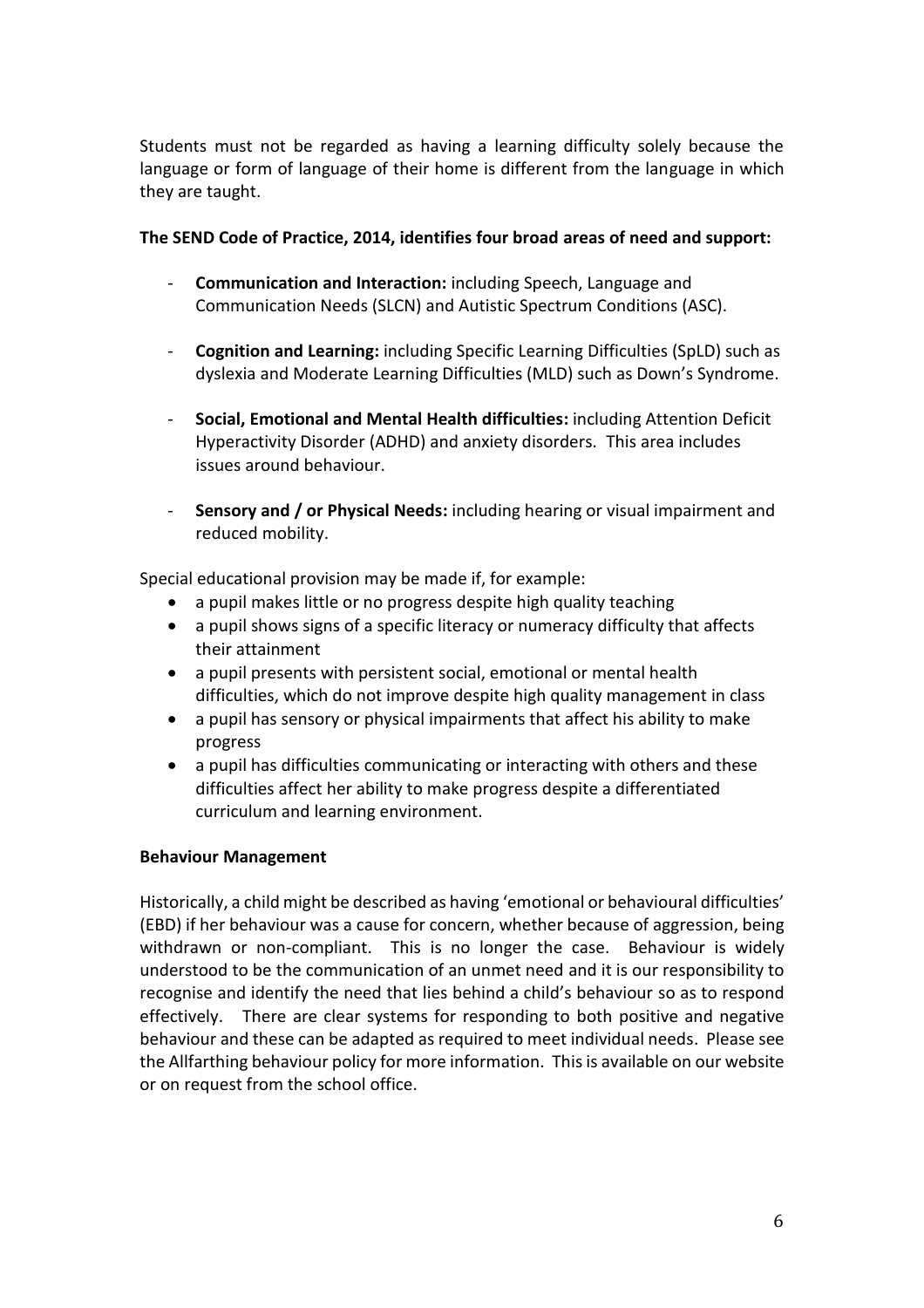#### **A Graduated Approach to SEN Support**

When a child has been identified as having special educational needs or a disability, a robust, consistent approach must be followed. The Code of Practice sets this out clearly: 'SEN Support should take the form of a four-part cycle (assess, plan, do, review) through which earlier decisions and actions are revisited, refined and revised with a growing understanding of the pupil's needs and of what supports the pupil in making good progress and securing good outcomes. This is known as the graduated approach.' (Schools: Guide to the 0 – 25 SEND Code of Practice, DfE 2014:16)

As previously stated, we believe that high quality teaching by every teacher of every child is the best way to ensure that all children achieve their potential and is the first step in responding to children who have or may have additional needs. This is described as 'Quality First Teaching' (QFT) and firmly places the class teacher at the heart of the planning, teaching and assessment process. All class teachers are responsible for and held accountable for the progress and development of all pupils in their class, including where pupils access help from support or specialist staff. Additional intervention cannot compensate for the lack of QFT and all class teachers are expected to work directly with children supported by a one-to-one teaching assistant whenever possible.

There are three clear stages of support, all of which follow the graduated approach of ASSESS - PLAN - DO - REVIEW:

Quality Plus – This is in-school enhanced monitoring by class teacher and senior staff. At Quality Plus, an initial concern may have been identified and structured conversations with parents or carers will begin to take place. There may be some initial assessments or observations led by senior staff or external professionals, where appropriate. At this stage, the child is not placed on the SEN register as we are still gathering information about the nature or extent of her needs.

SEN Support – There is now agreement between parents / carers and school staff that the child's needs require a higher level of support and the child is listed on the school's SEN register. As a result, the child benefits from enhanced monitoring by the Class Teacher and SENCo. The Class Teacher and SENCo will complete a termly SEN support plan record for the child including 3 or 4 targets to monitor progress. It is also likely that external professionals will be involved in the child's support and / or that the child will access regular interventions in addition to quality first teaching. A child that meets or exceeds age-related expectations may also be placed at SEN Support if he has been identified as having a specific need. For example, a dyslexic profile or an Autistic Spectrum Condition. This is in order that children with additional needs who are able or more able can also be supported to make progress and realise their potential.

If a child does not make sufficient progress at SEN Support, the school and parents/ carers may consider requesting an Education, Health and Care Plan (EHCP) needs assessment. This decision is made through discussion at a Team Around the Child (TAC) meeting and extensive liaison with external professionals. The process of requesting an EHCP needs assessment is thorough and comprehensive. Parents will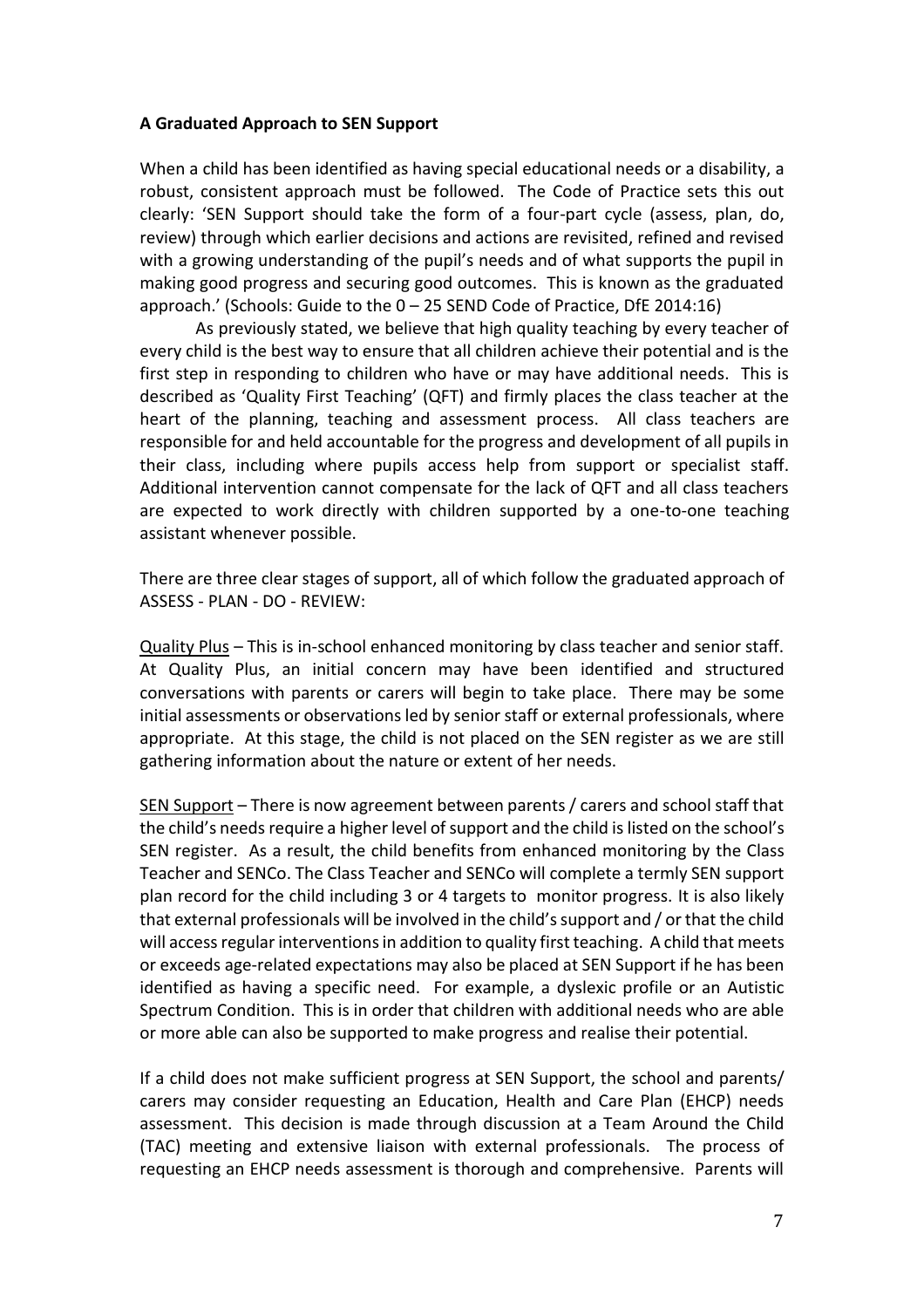meet regularly with the SENCo so that their views of their child's strengths and needs are accurately represented.

EHCP – Children with an EHCP have a statutory entitlement to an Annual Review. These are person-centred and valuable opportunities for parents / carers, school staff and professionals to review provision and progress. There are also meetings between parents/ carers and the Class Teacher for an extended time during Parent/teacher meetings. In addition, the class teacher will meet with one-to-one support staff to discuss planning and provision for the child. The EHCP will clearly map out how school staff and external professionals will ensure that the child makes progress towards agreed long and short-term outcomes.

#### **Provision mapping**

Allfarthing uses provision mapping to set clear outcomes for children at all stages of provision, including those whose need for intervention is likely to be temporary.

Every class teacher works with their year partner to write and evaluate a provision map with support from senior staff as required. The provision map highlights strategies and resources that class teachers use to provide a high quality inclusive classroom environment that meets the particular needs of their cohort. It then details the individual interventions that have been put in place for that term. Interventions may be academic, for example, one-to-one support with learning specified phonics three times per week for 10 minutes, or they may be therapeutic, for example, speech and language therapy led by a teaching assistant three times per week for 20 minutes. They may also be social or emotional interventions such as one-to-one play therapy led by the Place2Be service. Each intervention will have a specific and timely target with clear entry and exit data so that progress is measurable. Provision maps are then reviewed by the class teachers at the end of each term.

# **Personalised timetables**

.

Some pupils with an EHCP may require an individual, personalised timetable. This is written by the class teacher in collaboration with one-to-one support staff and the SENCo. These are then reviewed regularly. Personalised timetables ensure that a child's various academic and therapeutic outcomes are met and often reflect the differentiated planning for the individual child for each week.

# **One Page Profiles**

Pupils' needs may also communicated through personal profiles. These are written by the class teacher and support staff for children with severe or complex additional needs so that all staff are aware of the key information they need to work successfully with the child. One Page Profiles are a 'quick glance' into the child- what they like/ don't like and strategies that are helpful for them and the staff working with them.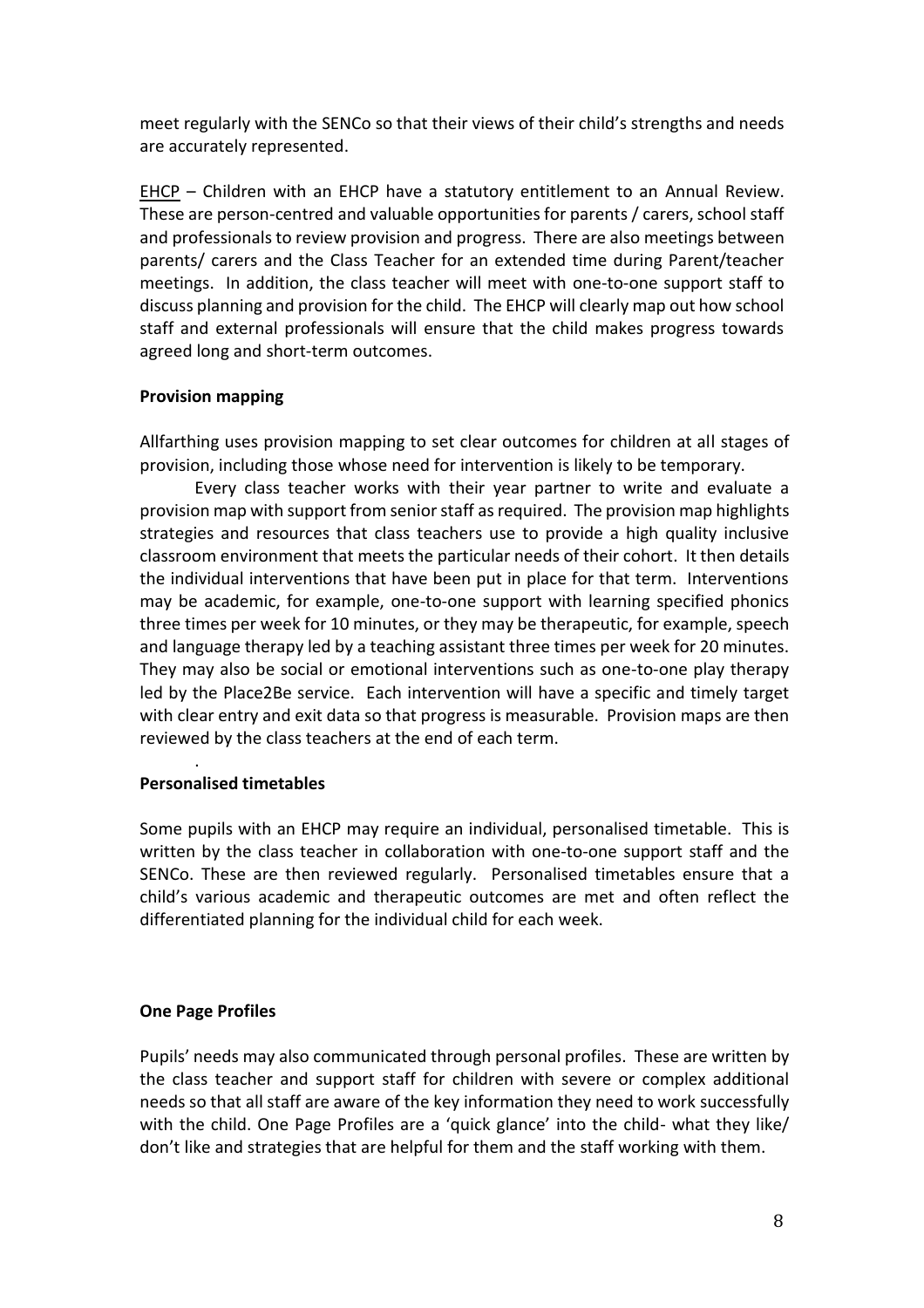Class teachers are primarily responsible for recording and evidencing progress for pupils with additional needs and have the support of senior leaders and regular feedback from support staff to achieve this. The SENCo has overall responsibility for ensuring that all documents are living records that tell school staff and parents exactly what they need to know to ensure progress. She meets with each class teacher individually at the beginning of each term to ensure consistency in provision across the school and that records are up to date.

#### **Monitoring and assessment**

All children are assessed on entry to Allfarthing and ongoing formative assessment and observation, led by the class teacher, takes place throughout the year. Every term, class teachers discuss pupil progress with the Headship Team and this provides a timely opportunity to adapt support and review the impact of interventions. In addition, the quality of teaching is carefully monitored through regular learning walks and book looks. This whole school monitoring and assessment cycle ensures that children who have or may have additional needs are clearly identified.

#### **Staff training**

The SENCo leads training sessions for all support staff and class teachers at least once a term with a focus on a different aspect of inclusion or SEND provision. This provides a vital opportunity to ensure that there is good communication between all staff about such aspects as identifying and supporting vulnerable pupils or how to support high incidence SEND.

Training needs are identified through discussion with individual members of staff during performance management meetings and also through regular learning walks conducted by the Headship Team and subject leaders. All support staff are allocated a member of the Headship Team for their performance management and this includes identifying an area of interest or expertise that the staff member may develop through external training opportunities and school based CPD. The SENCo attends the termly Wandsworth Primary SENCO forum run by the Local Authority and keeps up to date with new developments in SEND.

#### **External Professionals**

Where a child's needs cannot be met through Quality First Teaching alone, the SENCo is responsible for engaging additional specialist expertise and for monitoring the quality of this. Provision is costed through the child's class or individual provision map and parents are informed if their child is to be seen by an external professional. The decision to refer a child for external support is usually taken during a structured conversation with the parent. Feedback to parents may be by email, telephone, Zoom or face-to-face consultation as agreed with the professional and the school. For a list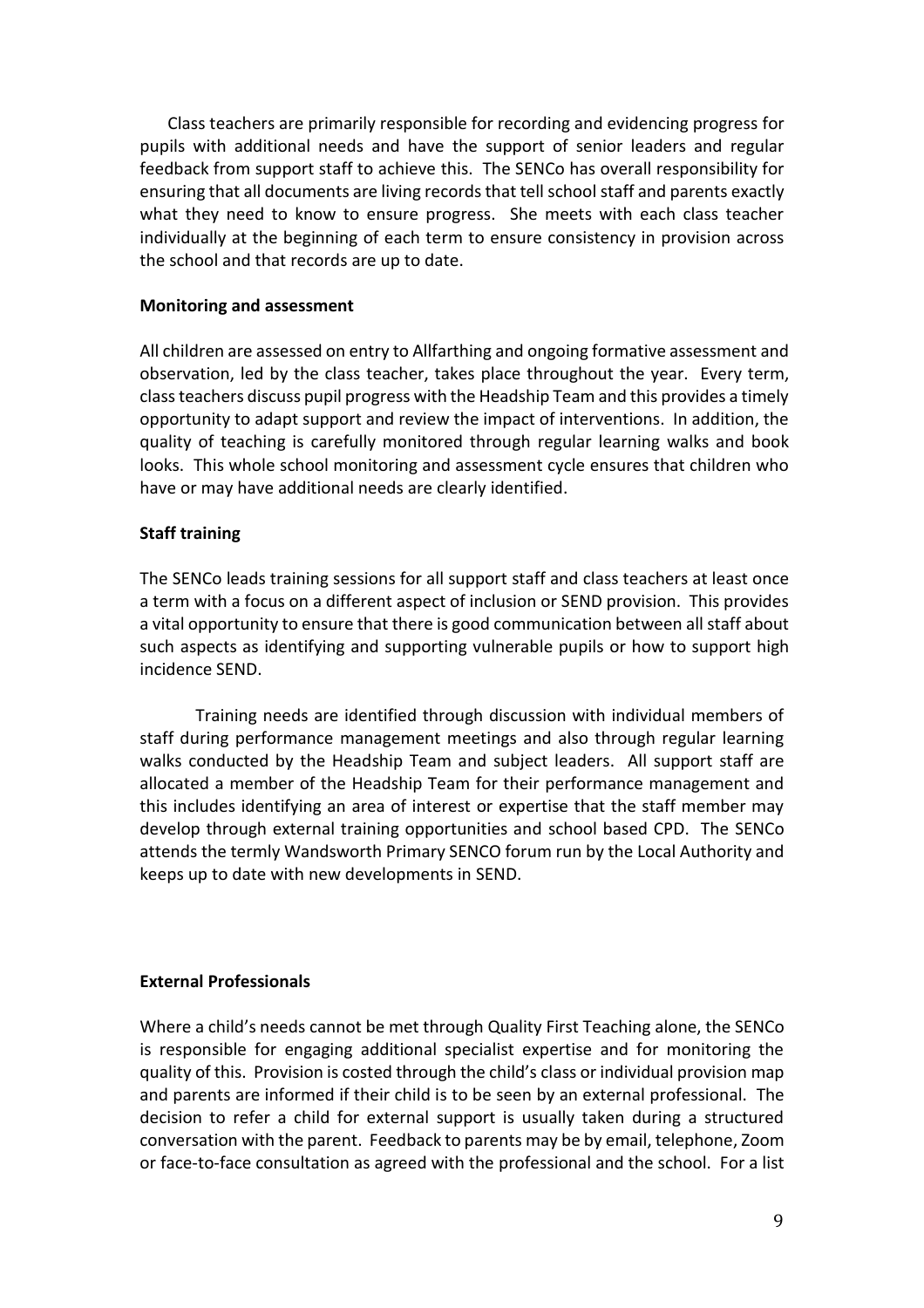of the external professionals typically available to pupils at Allfarthing, please see the appendix.

# **Criteria for exiting the SEN register**

A child will be removed from the SEN Register once it is agreed by the class teacher, SENCo and parents that his needs can be met through Quality First teaching and normal whole school systems of monitoring and assessment. This decision is communicated directly to parents by the class teacher and / or the SENCo. The child will typically remain at the Quality Plus level of support for at least one term before returning to the normal systems of whole school monitoring and assessment. The SEN register is regularly reviewed by the SENCo and updated each half term.

#### **Supporting Pupils and Families**

#### **Admission:**

All prospective pupils to Allfarthing, and their parents or carers, are asked to attend a meeting with a member of the Headship Team prior to admission. Home visits are also conducted for children prior to admission in Nursery and Reception. The individual strengths and preferences of the child are discussed and, in the case of a child with a disability, staff will carefully consider what adjustments may need to be made to ensure that the child can access the physical environment as well as the curriculum. Where appropriate, staff communicate closely with the child's previous school or setting to build on what is already known about the child's strengths and needs. All pupils new to Allfarthing are assessed in the core areas of reading, writing and maths on entry, or within the first 6 weeks of school in the Early Years.

Information regarding the admission of a child with an Education, Health and Care Plan is sent directly to the school by Wandsworth Local Authority in order that the Head teacher and Chair of Governors can carefully assess whether Allfarthing is able to meet the child's needs. Please see the Allfarthing Admissions policy for more information. This is available on our website or on request from the school office.

#### **Exam Access Arrangements**

The Deputy Head and Assessment Lead, James Heale, oversees all exam access arrangements. Depending on the child's particular need and the nature of the exam, a child may be provided with a scribe, a prompter or a reader or given additional time to complete the paper. Please see the Allfarthing Assessment policy for more information. This is available on our website or on request from the school office.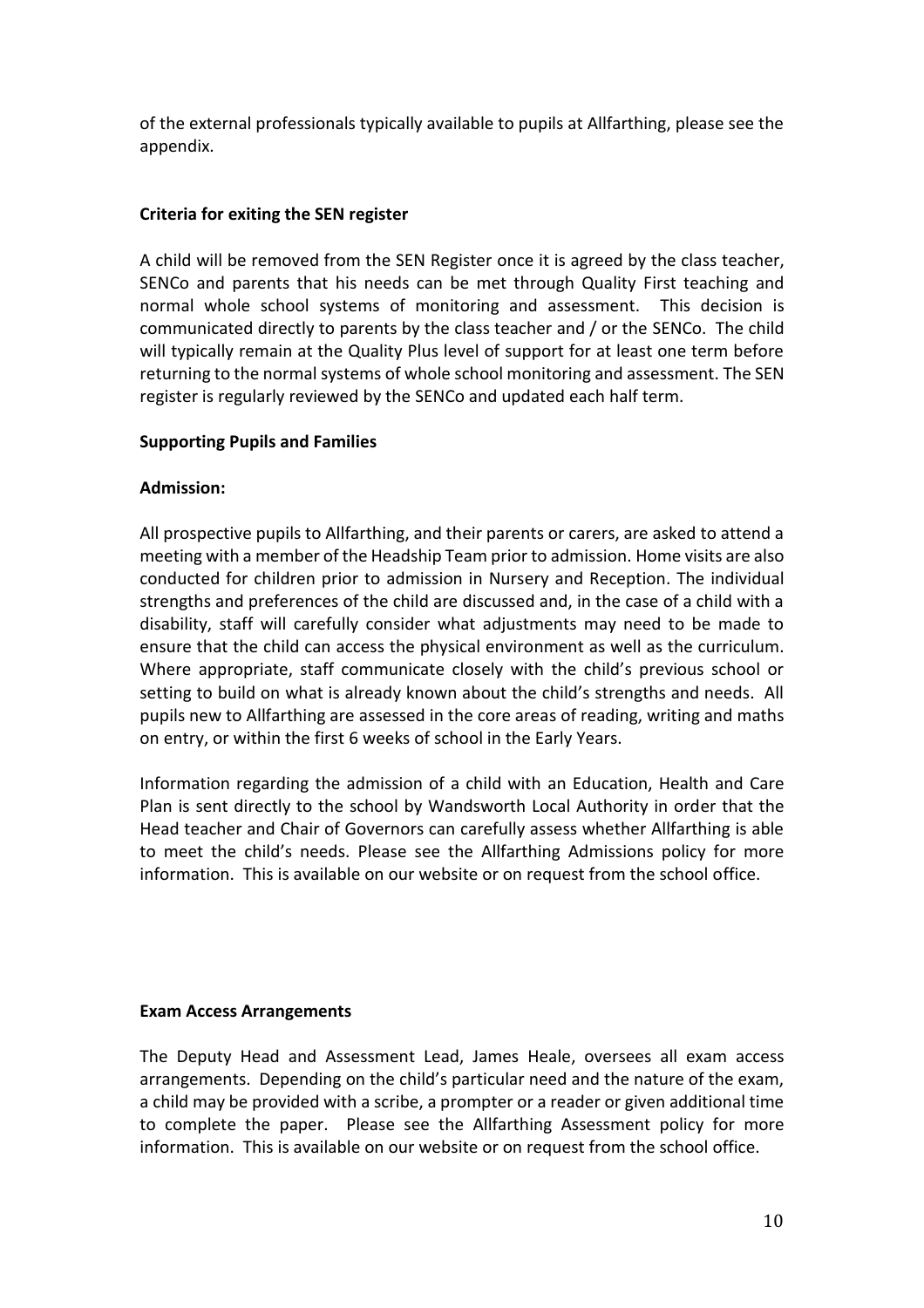# **Transition**

From class to class – Where possible, children with significant additional needs will be given time to visit their prospective classroom during the previous term. They will be supported to make or read a 'passport' that sets out who their teacher will be and where to find the toilets, the coat pegs and other essential information. The current and the prospective class teachers will meet with the SENCo to share information about the child's strengths and needs before the move takes place and this will be followed up by a meeting between the new class teacher, parents / carers and the SENCo within the first few weeks of the new term.

To secondary school  $-$  a wide range of support is available to ensure a smooth transition for children with additional needs prior to starting secondary school.

*Comprehensive sharing of information:* Class teachers and the SENCo prepare comprehensive and detailed notes on children's strengths and needs that are shared both electronically and through face-to-face discussion with secondary school inclusion staff. Children with an EHCP or those with significant needs on the SEN register will have an enhanced transition process with more opportunity to visit the new school and TAC meetings between both schools and parents/carers.

*Social and emotional preparation:* The Place2Be manager, Ryan Campinho-Valadas, works closely with Year 6 staff to lead whole class circle times and small group sessions that aim to prepare all children for the transition to secondary school. Where a child displays particularly high levels of anxiety or need, one-to-one sessions may also be available.

*One-page profiles:* With support from a suitably trained member of staff, children with significant additional needs complete a one-page profile. This one-page profile summarises what others like and admire about the child, what is important to the child and what is important for the child.

*School visits:* In the case of children with significant additional needs, the SENCo will work with prospective secondary schools to organise an individual visit for the child with a familiar member of staff in addition to the general induction days on offer. This is a great opportunity for the child to share his one-page profile with his prospective class tutor.

To another school – At times, a child may leave Allfarthing before the end of Year 6 to attend another primary school. Once the new school confirms that they have the child on roll, the SENCo is able to share information about the child's strengths and needs and the provision that has worked well for the child previously. Where necessary, information, such as referral forms and professional reports, can also be shared electronically to ensure a smooth transition.

For families of children who have or may have a special educational need or disability, there are two highly effective local advisory services: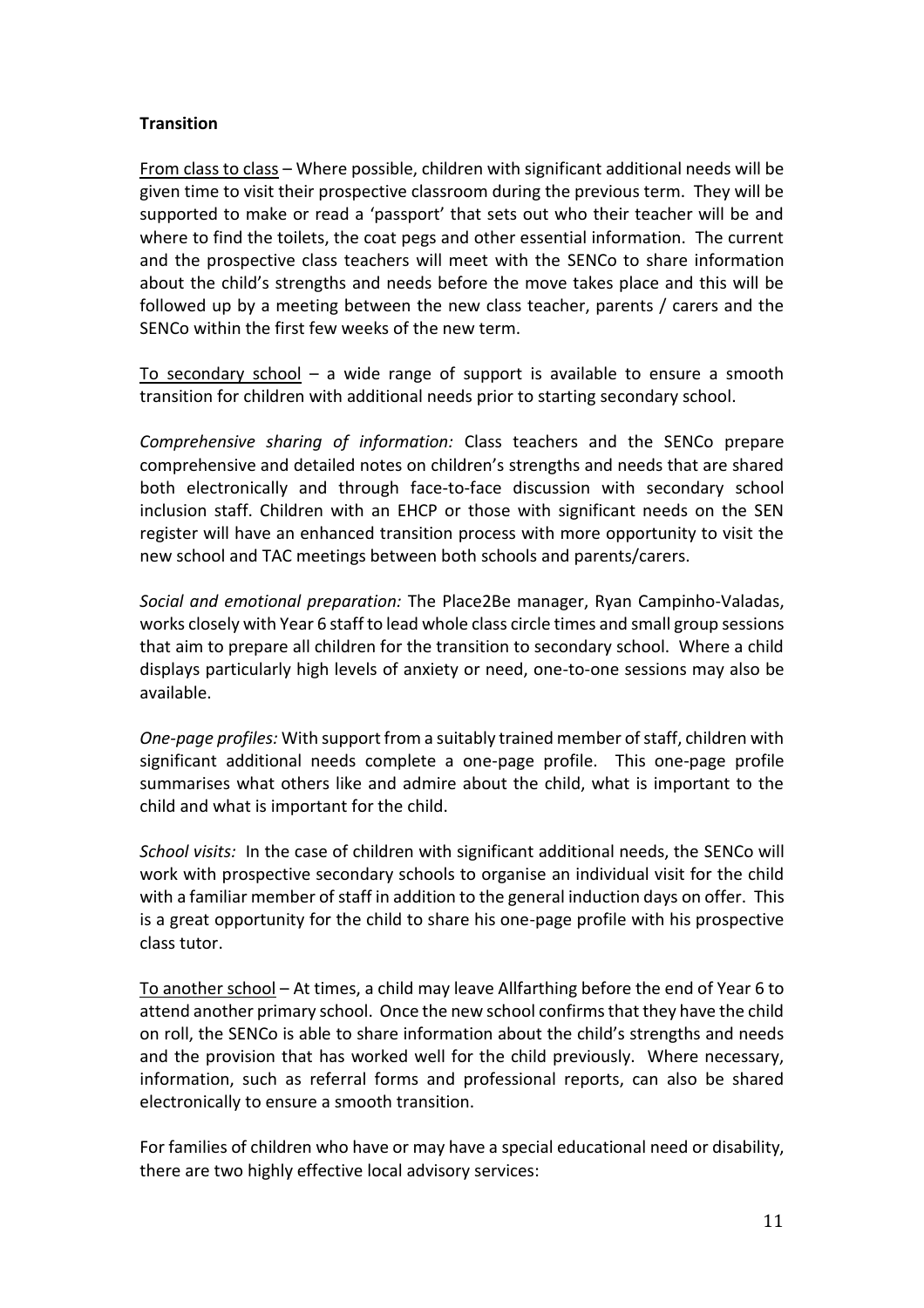- Contact: advocacy and independent support for families of children with SEND – [www.contact.org.uk](http://www.contact.org.uk/) or call 0808 808 3555
- Wandsworth Information, Advisory and Support Service (WIASS): impartial information and advice for all families – [www.wandsworth.gov.uk/wiass](http://www.wandsworth.gov.uk/wiass) or call 020 8871 8065.

Further information on local support and services is available via the Wandsworth local offer by Thrive.

#### <https://thrive.wandsworth.gov.uk/kb5/wandsworth/fsd/localoffer.page>

A summary of school SEN provision can be found in the Allfarthing SEN Information Report. This is available on our website or on request from the school office.

#### **Supporting pupils at school with medical conditions**

At Allfarthing, we recognise that pupils with medical conditions should be properly supported so that they have full access to education, including school trips and physical education. Some children with medical conditions may be disabled and, where this is the case, the school will comply with its duties under the Equality Act 2010. Some children may also have special educational needs and may have an Education, Health and Care plan, which brings together health and social care needs, as well as their special educational provision. In this case the school will ensure that the guidance within the SEND Code of Practice (2014) is followed.

Allfarthing staff are trained to recognise the impact that common medical conditions, such as asthma, can have on children's progress and attainment. Where a child has a severe or rare medical condition, the Deputy Head will work with health professionals and class teachers to ensure that appropriate adaptations are made. Pupil passports ensure that medical needs are fully communicated to all members of staff involved in the child's care and these are overseen by the Deputy Head. Please see the Allfarthing policy on managing medical needs for more information. This is available on our website or on request from the school office.

# **Monitoring and evaluation of SEND**

The SENCo regularly monitors and evaluates the quality of provision for all pupils through learning walks and meetings with individual class teachers. The link SEND governor also conducts a visit every term and Inclusion is a key area for discussion by the Headship Team and our link school inspector. Pupil views are sought through the termly evaluation of interventions and support plans, and as part of the Annual Review process (if they have an EHCP) or in the event of a Team Around the Child (TAC) meeting. Parents offer their views termly when reviewing their child's support plan with the Class Teacher. There is also an annual Inclusion Survey, which all parents are encouraged to complete.

#### **Resources**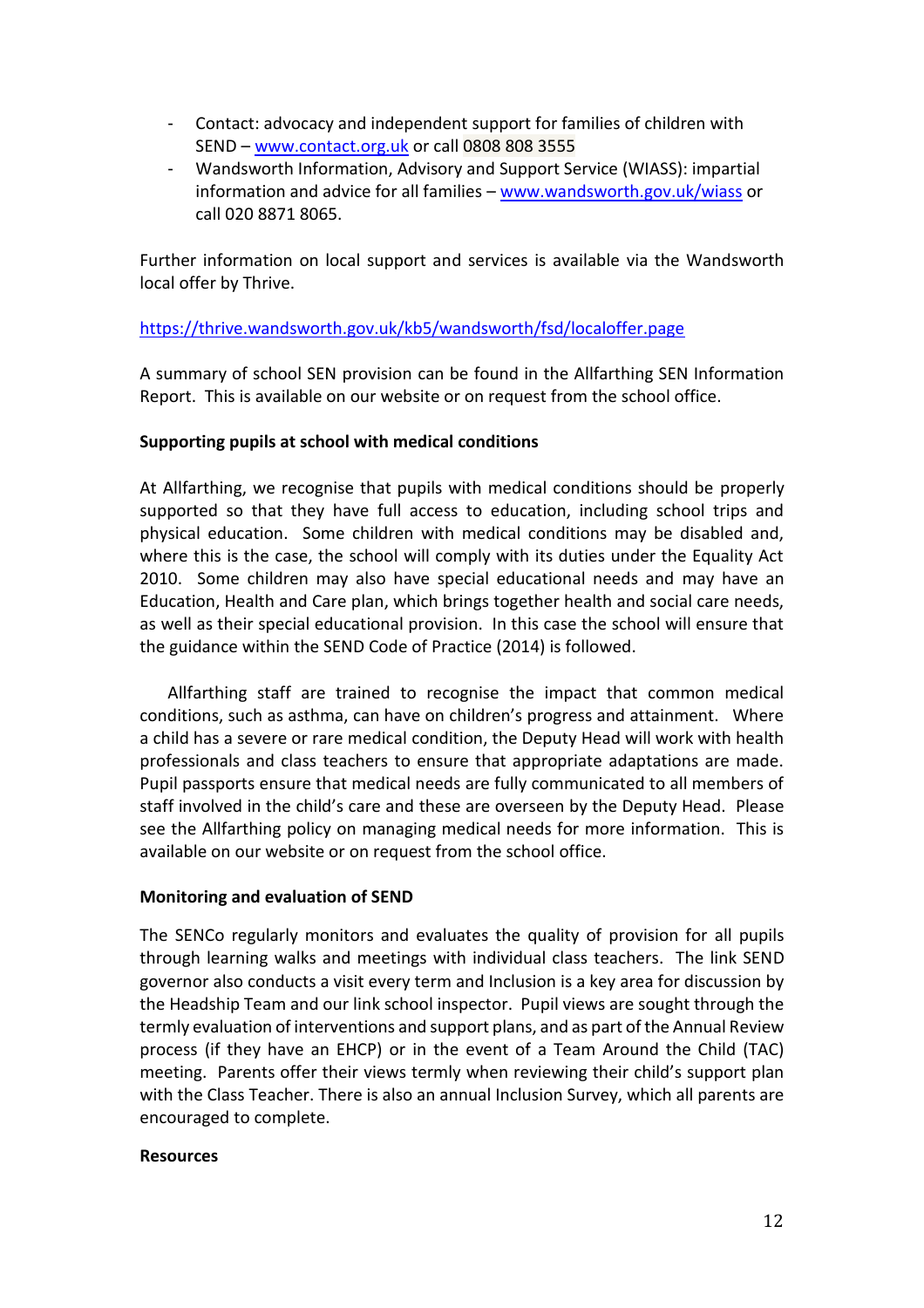Provision for children with SEND is funded through a combination of sources.

| Universal provision for all<br>pupils including those at the<br>Quality Plus level of support | Age-weighted Pupil Unit (AWPU): the money<br>given to the school for each child on roll.                                                                                                                                                                                                 |  |  |
|-----------------------------------------------------------------------------------------------|------------------------------------------------------------------------------------------------------------------------------------------------------------------------------------------------------------------------------------------------------------------------------------------|--|--|
| SEN Support level of provision                                                                | The school may spend up to £6,000 to meet the<br>needs of a child at SEN Support.                                                                                                                                                                                                        |  |  |
| Education, Health and Care<br>Plan                                                            | The school pays for the first £6,000 of the child's<br>provision with the remaining money coming<br>from 'top up' funding from the Local Authority.<br>The amount of top up funding varies according<br>to the severity and complexity of the child's<br>needs and is reviewed annually. |  |  |
| Pupil Premium: some children from families on low incomes or who are Looked                   |                                                                                                                                                                                                                                                                                          |  |  |

After or children of service personnel are entitled to additional Pupil Premium funding. This may also be used to pay for additional resources and services that will benefit the child.

# **Roles and Responsibilities**

All class teachers are responsible for and held accountable for the progress and development of all pupils in their class, including where pupils access help from support or specialist staff.

The SENCo is responsible for the day-to-day operation of Allfarthing's provision for children with additional needs. She is responsible for ensuring that accurate and up to date records are in place and that staff are adequately trained for their roles with pupils of varying abilities and needs. The SENCo is responsible for liaising with external agencies and specialist services as well as communicating effectively with families of children who have or may have additional needs. She takes the lead in monitoring and evaluating SEND provision across the school.

All senior leaders are responsible for defining Allfarthing's Inclusion policy and approach to providing for children with additional needs including in such areas as budget, staffing and communicating effectively with governors.

# SEND Link Governor: Hannah Snashall

The governing body is responsible for:

- Ensuring that the best possible provision is made for all students with SEN.
- Ensuring that arrangements are in place in school to support pupils with medical conditions.
- Ensuring SEN information report is published annually.
- Reporting annually to parents on the SEN policy.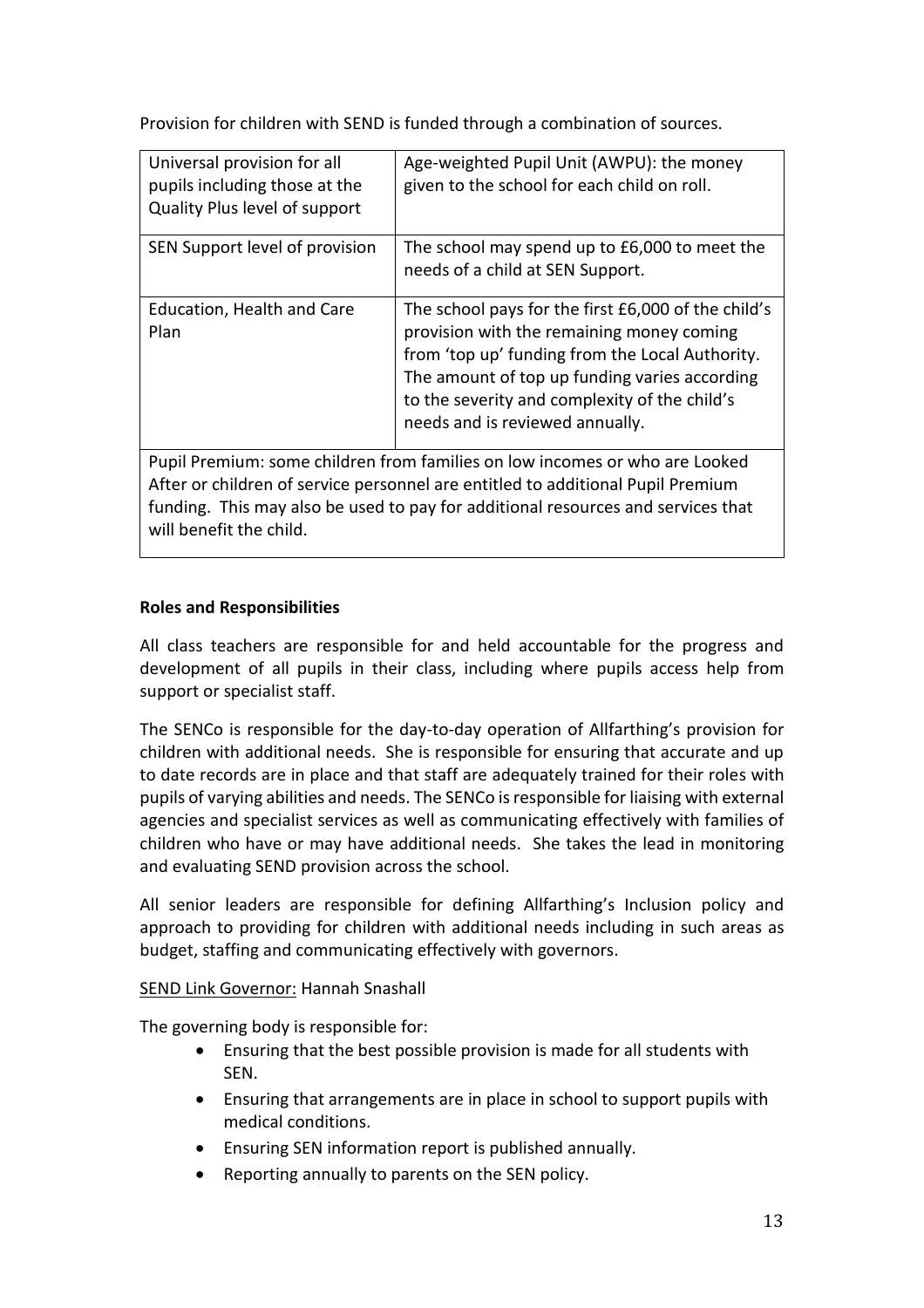- Ensuring the integration of students with SEN within the school community.
- Ensuring that the budget for SEN is allocated appropriately.

Teachers with Designated Safeguarding Responsibility: James Heale (DH) acts as Lead Designated Teacher. Also designated are Tom Holmes, Carly Flitter, Aine Donegan and Andrea DeSouza

Staff responsible for managing Pupil Premium Grant and Looked After Children funding: Head Teacher

Staff responsible for managing the school's responsibility for meeting the medical needs of pupils: James Heale (DH)

# **Storing and Managing Information**

Documents that contain personal information about individual pupils are securely stored in a lockable cupboard in the SENCo's office. Electronic information about pupils' additional needs is kept in a secure folder accessible only to teaching staff. Parents and carers with parental responsibility have a legal right to see all written information about their child and this can be made available on request. Once a pupil leaves the school, documents are archived for 7 years before being destroyed. Please see the Allfarthing Data Protection policy for more information. This is available on our website or on request from the school office.

#### **Reviewing the policy**

The Inclusion Policy will be reviewed annually by the SENCo.

# **Accessibility**

We are committed to providing an environment that enables full curriculum access, and which values and includes all pupils, staff, parents and visitors regardless of their education, physical, sensory, social, spiritual, emotional and cultural needs. We are committed to taking positive action in the spirit of the Equality Act 2010 with regard to disability and to developing a culture of inclusion, support and awareness within the school. Please see the Allfarthing Accessibility Plan for more information. This is available on our website or on request from the school office.

# **Dealing with complaints**

Please refer to Allfarthing's Complaints Policy, available on the website or on request. Mediation and resolution support is available to families who wish to challenge certain aspects of the statutory provision set out in an Education, Health and Care Plan. Further information about this is available from Contact: visit [www.contact.org.uk](http://www.contact.org.uk/) or call 0808 808 3555.

#### **Bullying**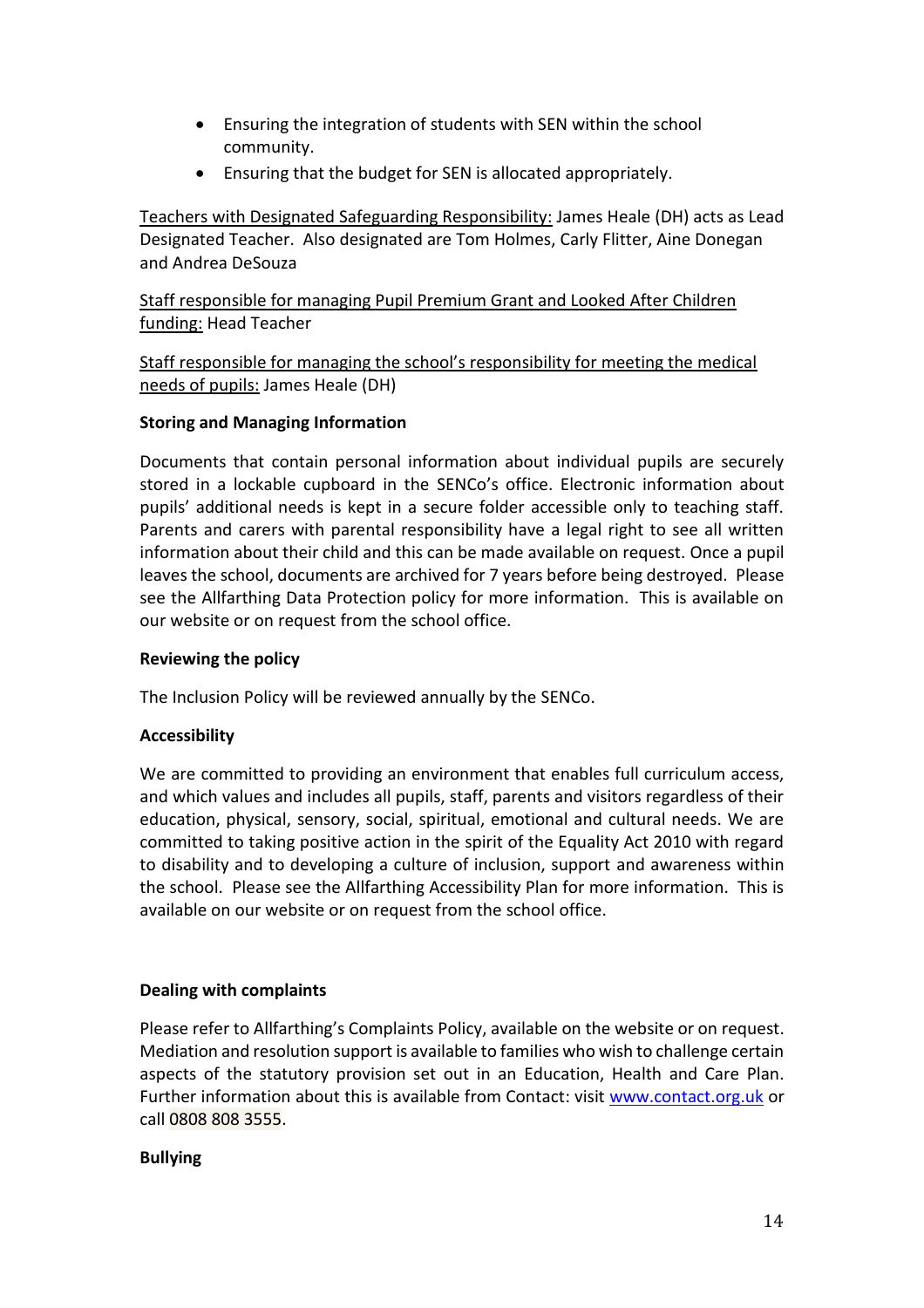Pupils with SEND are shown to be disproportionately at risk of bullying and victimisation and also of behaving as bullies themselves. (McLaughlin, Byers & Vaughan, Faculty of Education, University of Cambridge: 2010) This may include peer isolation, name-calling or cyber bullying, for example. Research has shown that the key factors in reducing a child's vulnerability to bullying or being bullied are social and so great effort is put into developing all children's social and communication skills. Staff work on the explicit development of social skills through targeted interventions and also on the underlying ability of children to interact appropriately through modelling of school values and whole class Personal, Social and Health Education (PSHE) lessons. Targeted support is given to children with an Autistic Spectrum Condition or social, emotional or mental health difficulties. This may take the form of Lego therapy groups, communication skills groups set up by a speech and language therapist or 'Circle of Friends' groups, as advised by the Behaviour and Learning Support Service.

We are also aware that many children with SEND need support to develop independence and resilience in the face of challenge, whether academic or social. Staff receive advice and training from senior leaders and Place2Be on how to provide the right mix of challenge and support for individual children and also on how to be aware of the views of pupils with SEND, which is another protective factor in reducing the risk of bullying. As part of our drive to be an inclusive school, we work hard to identify ways to minimise the separate grouping and teaching of children with SEND, which can place them at greater risk of bullying and under-achievement. We acknowledge that all schools need to be alert to the risk of bullying and pro-active in responding to signs of bullying. We also acknowledge that all schools can become more inclusive and welcome discussions with children and families about ways in which we can achieve this.

Please see the Allfarthing Anti-Bullying policy for more information. This is available on our website or on request from the school office.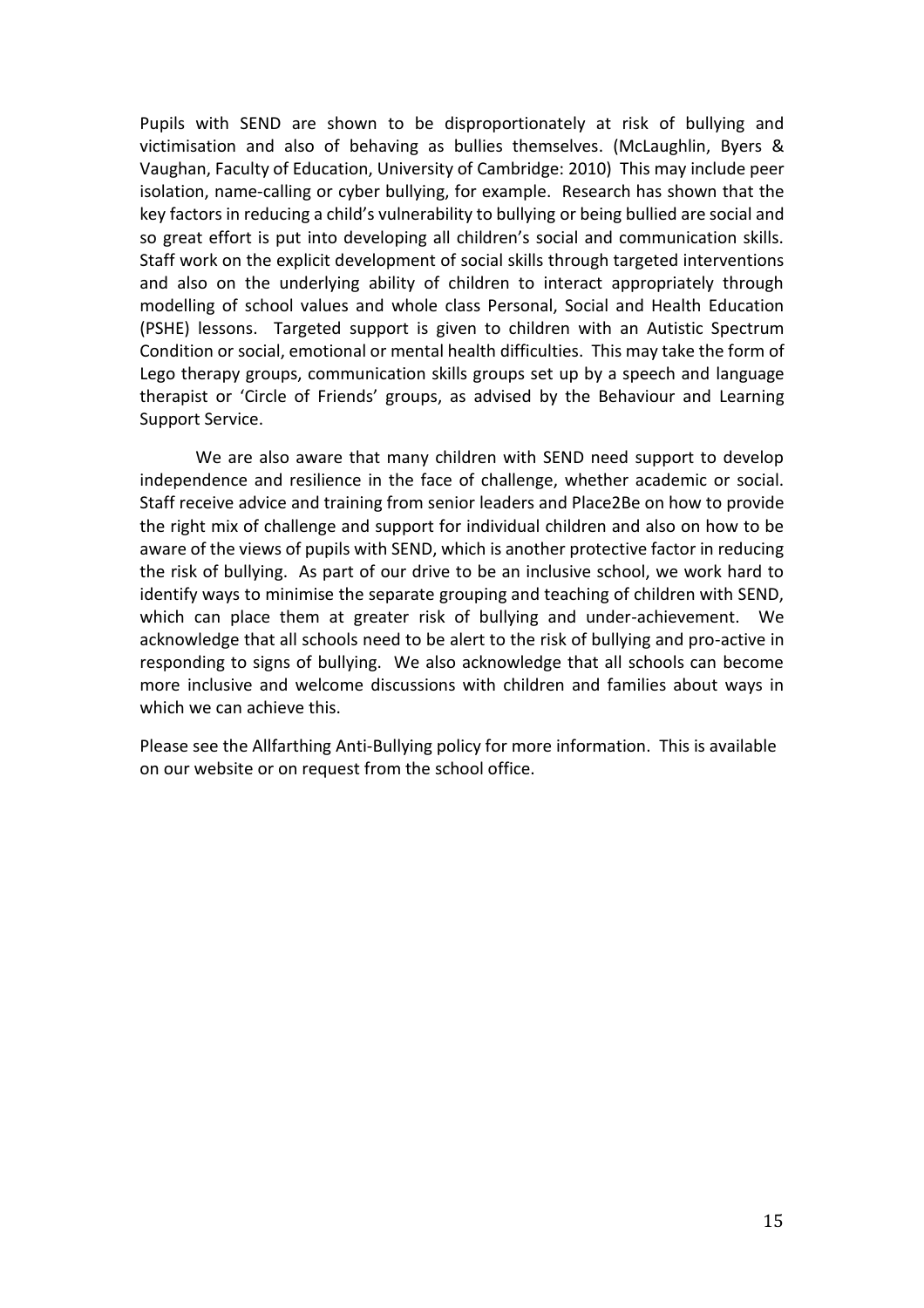# **Appendix A: Glossary of terms**

| <b>ADHD</b>          | Attention Deficit Hyperactivity Disorder: is a common<br>childhood disorder and can continue through<br>adolescence and adulthood. Symptoms include<br>difficulty staying focused and paying attention,<br>difficulty controlling behaviour and impulses and<br>hyperactivity (over-activity).                                                                                                                                                                                                                                                                  |
|----------------------|-----------------------------------------------------------------------------------------------------------------------------------------------------------------------------------------------------------------------------------------------------------------------------------------------------------------------------------------------------------------------------------------------------------------------------------------------------------------------------------------------------------------------------------------------------------------|
| <b>ADOS</b>          | Autistic Diagnostic Observation Schedule: a semi-<br>structured assessment of communication, social<br>interaction, and play (or imaginative use of materials)<br>for individuals suspected of having autism or other<br>pervasive developmental disorders.                                                                                                                                                                                                                                                                                                     |
| <b>Annual Review</b> | The review of an Education, Health & Care Plan. This<br>must be completed within 12 months of making the<br>Plan and then on an annual basis. An interim review<br>will be held every six months for children under the<br>age of 5.                                                                                                                                                                                                                                                                                                                            |
| ASD or ASC           | Autistic Spectrum Disorder or Autistic Spectrum<br>Condition: Autism is a lifelong, developmental<br>disability that affects how a person communicates<br>with and relates to other people, and how they<br>experience the world around them. Some people with<br>autism prefer to describe it as a condition, rather than<br>a disorder. There are very clever people with autism<br>and people with other learning needs who have<br>autism, just like the general population.                                                                                |
| Asperger's           | A form of autism. While there are similarities with<br>autism, people with Asperger syndrome have fewer<br>problems with speaking and are often of average, or<br>above average, intelligence. They do not usually have<br>the accompanying learning disabilities associated with<br>autism, but they may have specific learning difficulties.<br>These may include dyslexia and dyspraxia or other<br>conditions such as ADHD and epilepsy. With the right<br>support and encouragement, people with Asperger<br>syndrome can lead full and independent lives. |
| <b>CAMHS</b>         | Child and Adolescent Mental Health Service                                                                                                                                                                                                                                                                                                                                                                                                                                                                                                                      |
| Case Manager         | The LA Casework Officer who liaises with parents and<br>co-ordinates an education, health and care<br>assessment and final plan.                                                                                                                                                                                                                                                                                                                                                                                                                                |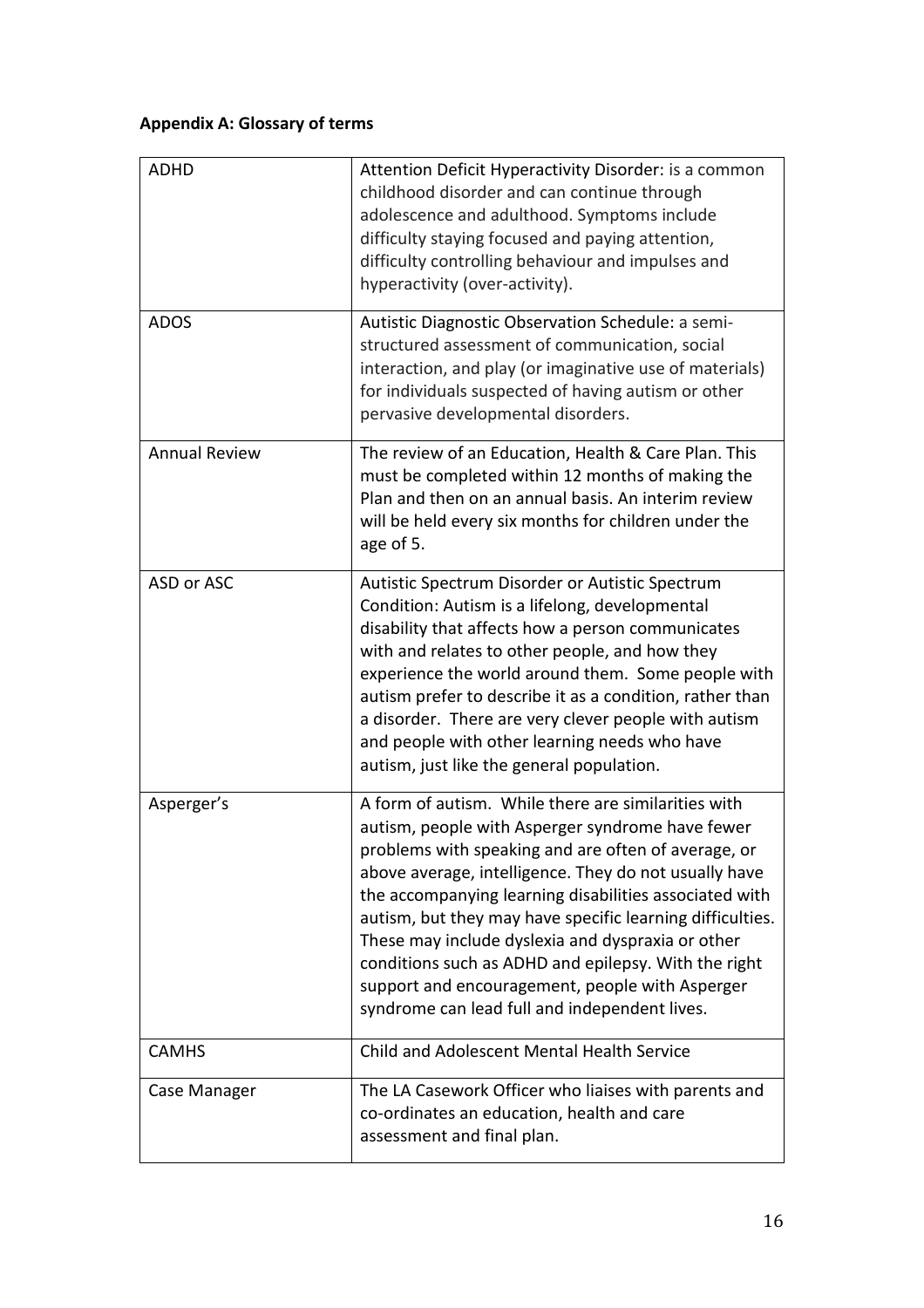| <b>Cognitive Ability</b>                        | Thinking and reasoning abilities. A term often used by<br>psychologists instead of intelligence.                                                                                                                                                                                                                                                                                                                             |  |  |
|-------------------------------------------------|------------------------------------------------------------------------------------------------------------------------------------------------------------------------------------------------------------------------------------------------------------------------------------------------------------------------------------------------------------------------------------------------------------------------------|--|--|
| Comprehension                                   | Understanding of spoken or written material or<br>practical situations.                                                                                                                                                                                                                                                                                                                                                      |  |  |
| CoP (Code of Practice)                          | A guide to schools and local education authorities<br>about the help to be given to children with special<br>educational needs. Schools and local authorities must<br>have regard to the Code when working with a child<br>with Special Educational Needs and Disabilities.                                                                                                                                                  |  |  |
| <b>CYP</b>                                      | Children and Young People                                                                                                                                                                                                                                                                                                                                                                                                    |  |  |
| <b>DfE</b>                                      | Department for Education: central government<br>department responsible for education                                                                                                                                                                                                                                                                                                                                         |  |  |
| Developmental Delay                             | A delay in reaching the normal stages of development,<br>for example sitting or talking.                                                                                                                                                                                                                                                                                                                                     |  |  |
| Differentiated or<br><b>Modified Curriculum</b> | Children make progress at different rates and have<br>different ways in which they learn best. Teachers take<br>account of this when planning their lessons, organising<br>the classroom and choosing books and materials. They<br>are then able to choose from the range of available<br>approaches and resources to make a selection which<br>best fits the learning styles of a particular child or<br>group of children. |  |  |
| <b>DoH</b>                                      | Department of Health                                                                                                                                                                                                                                                                                                                                                                                                         |  |  |
| DP                                              | <b>Direct Payments</b>                                                                                                                                                                                                                                                                                                                                                                                                       |  |  |
| <b>Expressive Language</b>                      | How a child or young person expresses ideas, thoughts<br>and feelings through speech.                                                                                                                                                                                                                                                                                                                                        |  |  |
| <b>Fine Motor Skills</b>                        | Small movements of the body for example, using<br>fingers to pick up small items, holding a pencil or<br>doing up zips and buttons.                                                                                                                                                                                                                                                                                          |  |  |
| Education, Health & Care<br>Assessment          | A single, integrated assessment which replaces the<br>current assessment process. The assessment process<br>should be carried out in a 'timely' manner and it<br>should not take longer than 20 weeks to issue an EHC<br>Plan.                                                                                                                                                                                               |  |  |
| Education, Health & Care<br>Plan (EHCP)         | An EHC Plan replaces current Statements of SEN and<br>Learning Difficulty Assessments. The plan is a legal<br>document describing a young person's needs, the<br>provision to meet those needs and the most suitable                                                                                                                                                                                                         |  |  |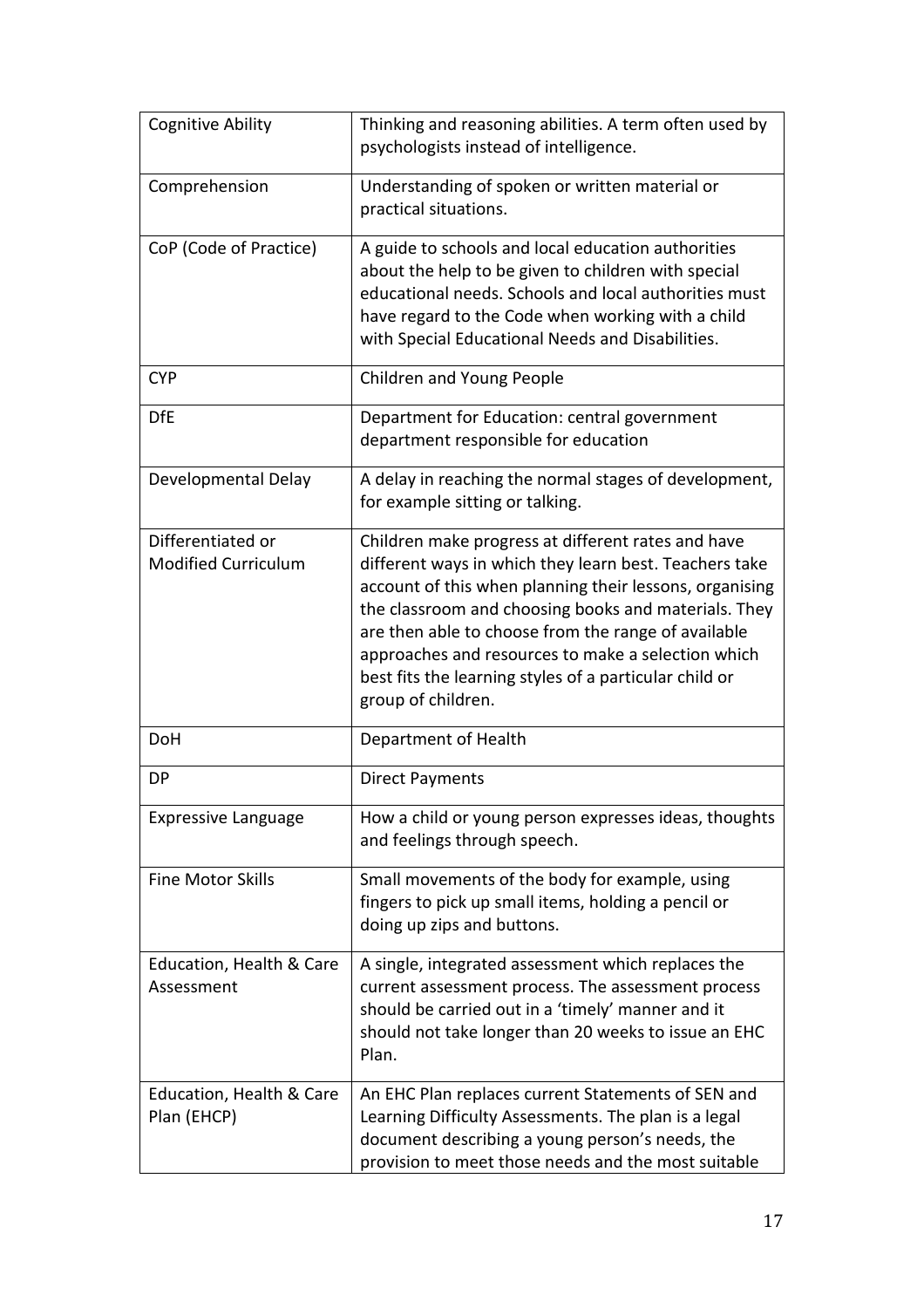|                           | educational placement. Government has stated that           |
|---------------------------|-------------------------------------------------------------|
|                           | the Plan must be person centred, focusing on the            |
|                           | needs and aspirations of the child. EHC Plans will          |
|                           | continue into further education and training, and for       |
|                           | some young people up to the age of 25.                      |
| Equality Act 2010         | The Equality Act 2010 legally protects people from          |
|                           | discrimination in school, the workplace and in wider        |
|                           | society. It replaced previous anti-discrimination laws      |
|                           |                                                             |
|                           | with a single Act, making the law easier to understand      |
|                           | and strengthening protection in some situations. It         |
|                           | sets out the different ways in which it's unlawful to       |
|                           | treat someone.                                              |
| EP                        | Educational Psychologist: Educational psychologists         |
|                           | assess how children develop and learn.                      |
| EY or EYFS                | Early Years or Early Years Foundation Stage: Education      |
|                           | phase for children who are $0 - 5$ years old.               |
| <b>EWO</b>                | Education Welfare Officer: Employed by the LA to            |
|                           | make sure that children are getting the education they      |
|                           | need. They deal with school attendance.                     |
| <b>FTT</b>                | First Tier Tribunal: An independent body that hears         |
|                           |                                                             |
|                           | appeals lodged by parents/carers against SEN                |
|                           | decisions made by the Local Authority. The tribunal         |
|                           | also hears most claims of unlawful discrimination in        |
|                           | admissions exclusions and education and associated          |
|                           | services.                                                   |
| Gait                      | The way in which a child walks.                             |
| Global Delay              | A general delay in acquiring normal developmental           |
|                           | milestones.                                                 |
| Governors                 | A school's governing body that oversees the workings        |
|                           | of the school. It includes an SEN Link Governor.            |
| GP                        | <b>General Practitioner</b>                                 |
|                           |                                                             |
| <b>Gross Motor Skills</b> | Whole body actions for example, playing games,              |
|                           | swimming or riding a bicycle.                               |
| <b>Hearing Impairment</b> | A degree of hearing loss.                                   |
|                           |                                                             |
| Hyperactivity             | Difficulty in concentrating or sitting still for any length |
|                           | of time. Restless, fidgety behaviour, also a child may      |
|                           | have sleeping difficulties.                                 |
| <b>IASS</b>               | The Information, Advice and Support Service has a           |
|                           | duty to provide information, advice and support to          |
|                           |                                                             |
|                           | disabled children and young people, and those with          |
|                           | SEN, and their parents. They are statutory services,        |
|                           | which means there has to be one in every local              |
|                           | authority. www.wandsworth.gov.uk/wiass                      |
| IS                        | Independent Supporters: Someone who can support             |
|                           | parents, for example by going to meetings and help          |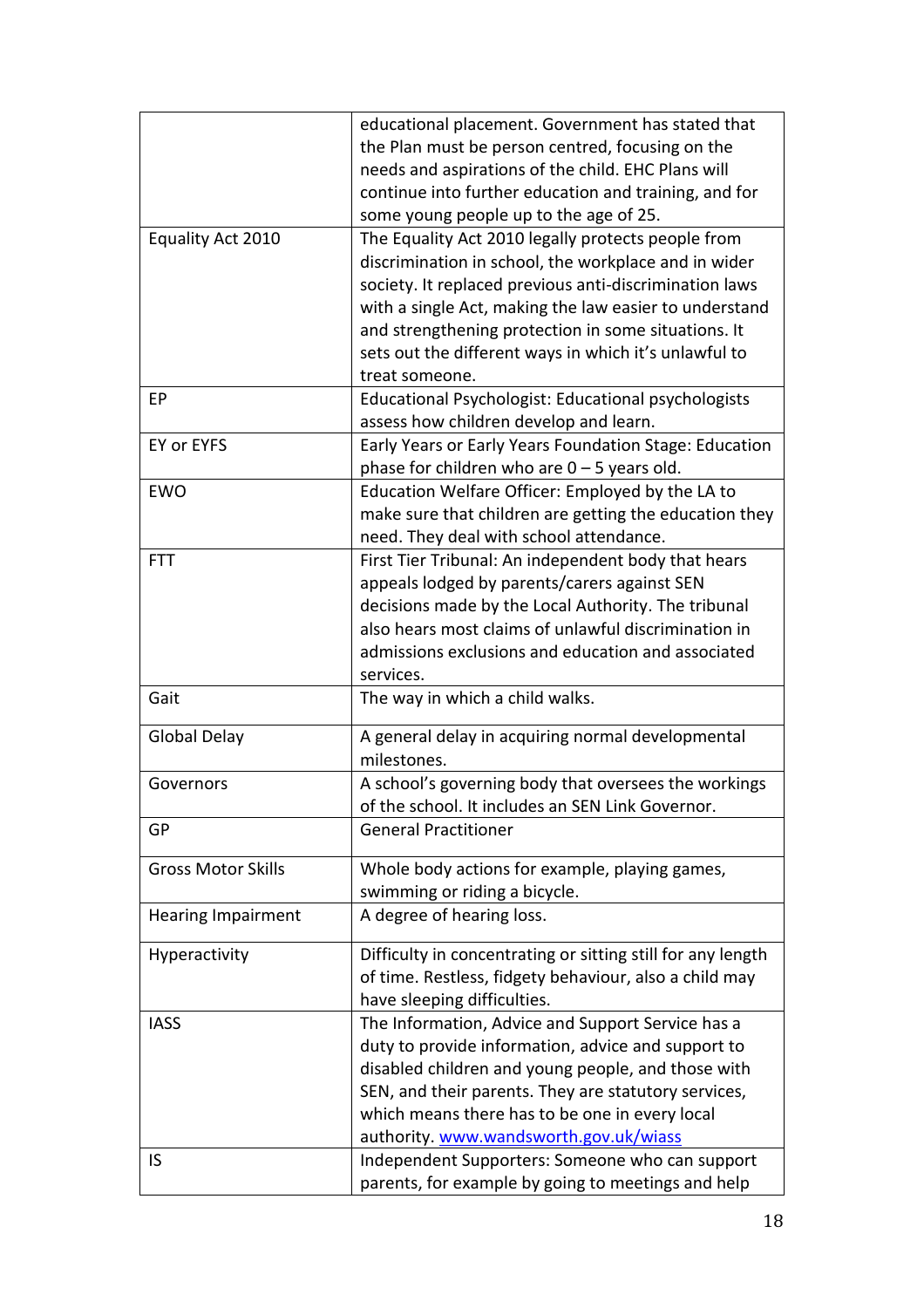|                        | parents understand the SEN framework.                      |  |  |
|------------------------|------------------------------------------------------------|--|--|
|                        | www.contact.org.uk                                         |  |  |
| Learning Difficulties  | Children will have levels of educational abilities which   |  |  |
| including MLD, SLD and | are significantly lower than children of a similar age.    |  |  |
| <b>PMLD</b>            | Basic reading and number skills are well below             |  |  |
|                        | average.                                                   |  |  |
|                        | MLD: Moderate Learning Difficulties                        |  |  |
|                        | SLD: Severe Learning Difficulties                          |  |  |
|                        | PMLD: Profound and Multiple Learning Difficulties          |  |  |
| <b>Literacy Skills</b> | Reading, writing and spelling ability.                     |  |  |
| LA                     | Local Authority: Wandsworth has a Children's Services      |  |  |
|                        | Department which is a combined education and social        |  |  |
|                        | care service. The Local Authority is responsible for       |  |  |
|                        | providing education and for making education, health       |  |  |
|                        | and care assessments and maintaining Education,            |  |  |
|                        | Health & Care Plans.                                       |  |  |
| <b>LAC</b>             | Looked After Children: children who are in the care of     |  |  |
|                        | the Local Authority.                                       |  |  |
| LD                     | Learning Disability                                        |  |  |
| Local Offer            | Local authorities are required to publish a 'local offer'. |  |  |
|                        | A local offer is intended to provide information about     |  |  |
|                        | provision it expects to be available to children with      |  |  |
|                        | SEN and disabilities in their area both in and outside of  |  |  |
|                        | a school. www.wandsworth.gov.uk/localoffer                 |  |  |
| LSA or TA              | Learning Support Assistant or Teaching Assistant:          |  |  |
|                        | support staff who work with all children across the        |  |  |
|                        | school including those with SEND.                          |  |  |
| Makaton                | Makaton is a language programme designed to                |  |  |
|                        | provide a means of communication to children and           |  |  |
|                        | young people who cannot communicate efficiently by         |  |  |
|                        | speaking.                                                  |  |  |
| Mainstream school      | A primary or secondary school which is in direct           |  |  |
|                        | control of a Local Authority.                              |  |  |
| MDT or MDA             | Multi-Disciplinary Team or Multi-Disciplinary              |  |  |
|                        | Assessment: combination of a consultant                    |  |  |
|                        | paediatrician, speech and language therapist, clinical     |  |  |
|                        | psychologist and / or Early Years Advisor often used       |  |  |
|                        | for Autistic Spectrum Diagnosis.                           |  |  |
| Mediation              | Mediation is a way of sorting out a disagreement in a      |  |  |
|                        | safe and friendly environment. It can help you rebuild     |  |  |
|                        | trust and working relationships, and can deal with         |  |  |
|                        | problems you were not aware of. Mediation uses a           |  |  |
|                        | neutral person (the mediator) who is experienced at        |  |  |
|                        | helping people who disagree to come to an                  |  |  |
|                        | agreement. The mediation service is completely             |  |  |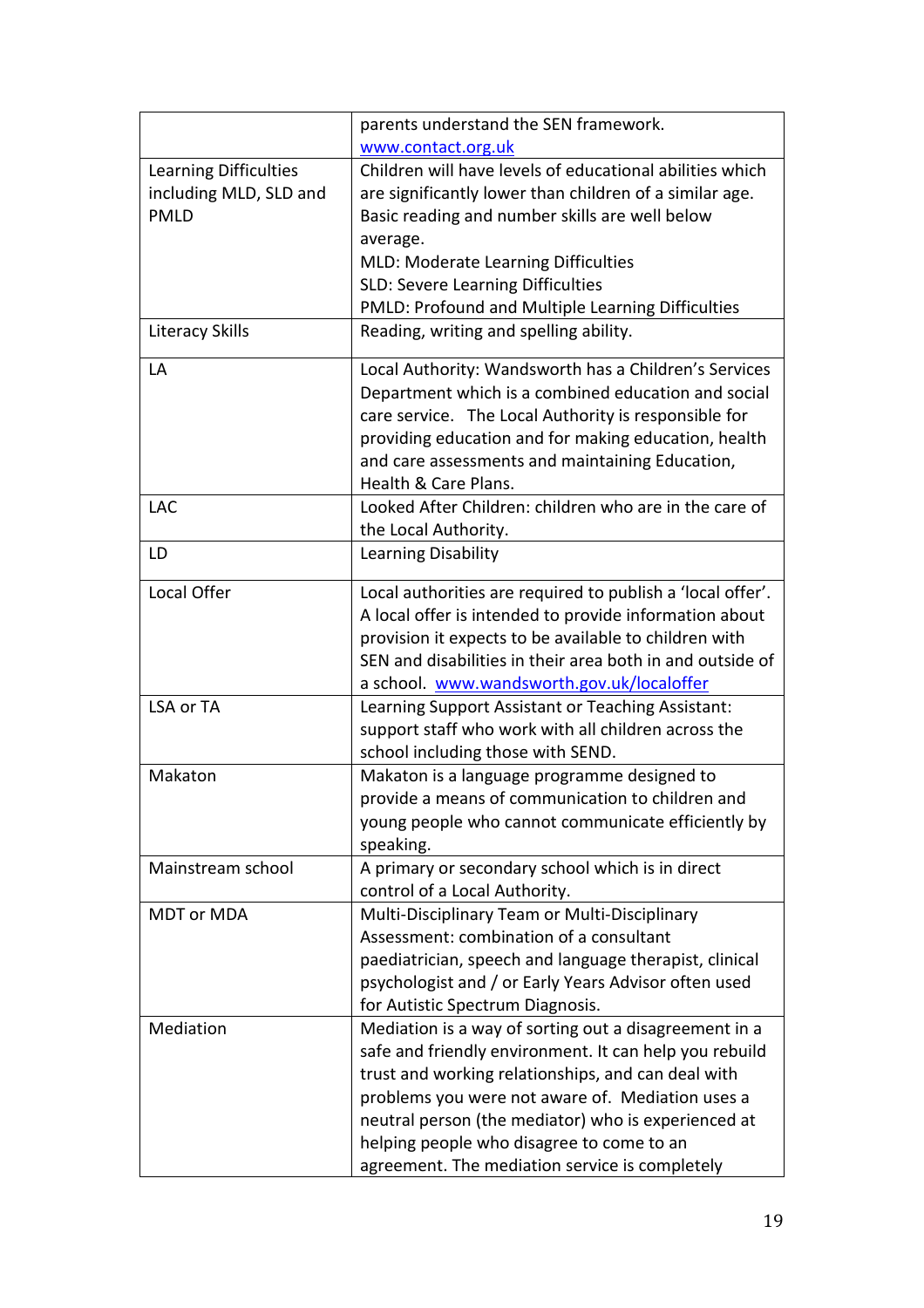|                    | neutral and independent of schools and the local        |
|--------------------|---------------------------------------------------------|
|                    | authority.                                              |
| Non-Verbal Skills  | Skills which do not require spoken or written           |
|                    | language, but use other ways to communicate, e.g.       |
|                    | gesture, facial expression.                             |
| <b>OFSTED</b>      | Office for Standards in Education: Inspection team      |
|                    | that visit and inspects schools and local authorities.  |
| OT                 | Occupational Therapist: Assess how to maximise and      |
|                    | maintain individual independence in everyday living     |
|                    | skills. They can advise on aids, equipment or           |
|                    | home/school adaptations.                                |
| <b>PECS</b>        | Picture Exchange Communication System: a form of        |
|                    | alternative and augmentative communication in which     |
|                    | a child is taught to communicate with an adult by       |
|                    | giving them a card with a picture on it. PECS is based  |
|                    | on the idea that children who can't talk or write can   |
|                    | be taught to communicate using pictures.                |
| Personal Budget    | All families whose child has an EHC plan will have a    |
|                    | right to request a personal budget. The personal        |
|                    | budget will allow young people or parents to buy        |
|                    | support identified in the plan directly, rather than    |
|                    | relying on the local authority. Parents or young people |
|                    | will be given a choice of whether they want to take     |
|                    | control of the personal budget by an agency managing    |
|                    | the funds on their behalf or by receiving direct        |
|                    | payments, where they can purchase and manage the        |
|                    | provision themselves Under current proposals, only      |
|                    | where an Education, Health and Care Plan is in place    |
|                    | will a parent or young people be able to have a         |
|                    | personal budget. A personal budget can be requested     |
|                    | by a parent or a young person over 16 once the local    |
|                    | authority has agreed it will issue an Education, Health |
|                    | and Care Plan or during the annual review process.      |
| Receptive Language | The ability to understand what is being said.           |
| SaLT               | Speech and Language Therapist: Assesses children's      |
|                    | speech, language and communication needs.               |
| <b>SEMH</b>        | Social, Emotional and Mental Health: category of need   |
|                    | as defined by the Code of Practice 2014.                |
| <b>SEN</b>         | Special Educational Needs: Children have special        |
|                    | educational needs if they have learning difficulties    |
|                    | that requires extra or different help.                  |
| <b>SEND</b>        | Special Educational Needs and / or Disability           |
|                    |                                                         |
| <b>SEN Support</b> | When a child or young person has been identified as     |
|                    | having special educational needs, schools should take   |
|                    | action to remove barriers to learning and put effective |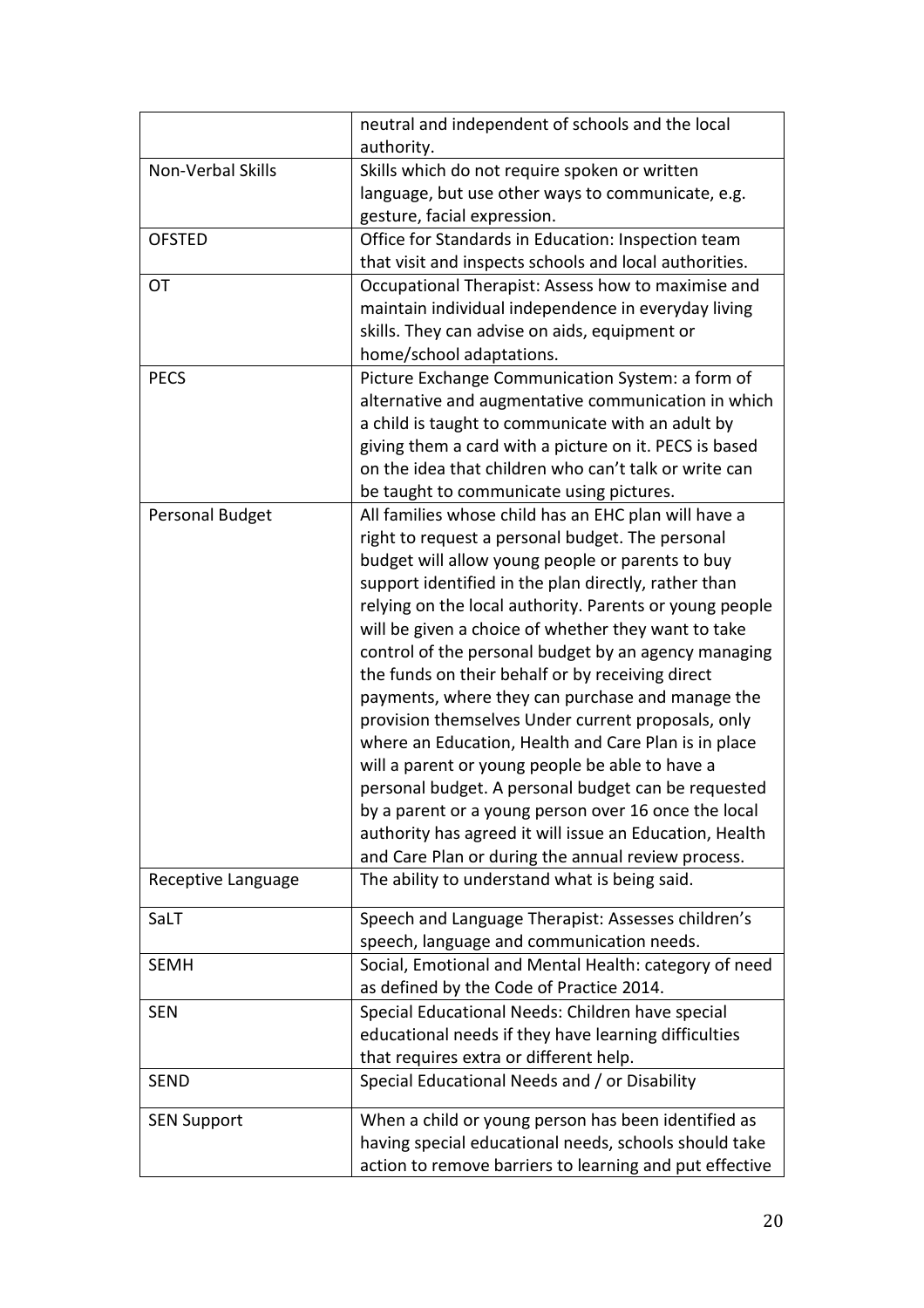|                        | special educational provision in place called SEN           |
|------------------------|-------------------------------------------------------------|
|                        | Support.                                                    |
|                        | This SEN Support should take the form of a four part        |
|                        | cycle (assess/plan/do/review) through which earlier         |
|                        | decisions and actions are revisited, refined and revised    |
|                        | with a growing understanding of the child's needs and       |
|                        | what support the child in making good progress and          |
|                        | securing good outcomes. This is known as the                |
|                        | graduated approach.                                         |
| <b>SENCo</b>           | Special Educational Needs Co-ordinator: The teacher         |
|                        | responsible for Special Educational Needs within a          |
|                        | school.                                                     |
| Sensory Impairment     | is when one of your senses; sight, hearing, smell,          |
|                        | touch, taste and spatial awareness, is no longer            |
|                        | normal.                                                     |
| <b>SLCN</b>            | Speech, Language and Communication Need                     |
| SpLD                   | Specific Learning Difficulties: General learning abilities  |
|                        | in the average range but difficulties in one or more        |
|                        | particular areas of learning. Includes difficulties such    |
|                        | as Dyslexia and Dyscalculia.                                |
| <b>Special School</b>  | A school which is resourced and organised to provide        |
|                        | for the education of pupils with an Education, Health       |
|                        | & Care Plan who need a high degree of support in the        |
|                        | learning situation and in some cases specialist             |
|                        | facilities, equipment and teaching.                         |
| SW                     | Social Worker: A person who will support a family with      |
|                        | practical issues such as benefit applications, respite      |
|                        | care, household adaptations etc.                            |
| TAC or TAF             | Team Around the Child or Team Around the Family:            |
|                        | used to describe the carers and professionals who           |
|                        | work together to support a child or family. A TAC /         |
|                        | TAF meeting is a meeting that gathers the Team              |
|                        | together to agree what is working well, what is             |
|                        | worrying and a plan of action to improve the situation.     |
| <b>Transfer Review</b> | The Annual Review in which a child moves from a             |
|                        | Statement of SEN to an Education, Health and Care           |
|                        | Plan.                                                       |
| Transition             | Movement between different environments, rooms or           |
|                        | settings. All transition involves change and it is vital to |
|                        | prepare children, no matter how young they are, for         |
|                        | this. When children are prepared for transition they        |
|                        | adapt more easily to changes.                               |
| Visual Impairment      | Partial or complete loss of sight.                          |
|                        |                                                             |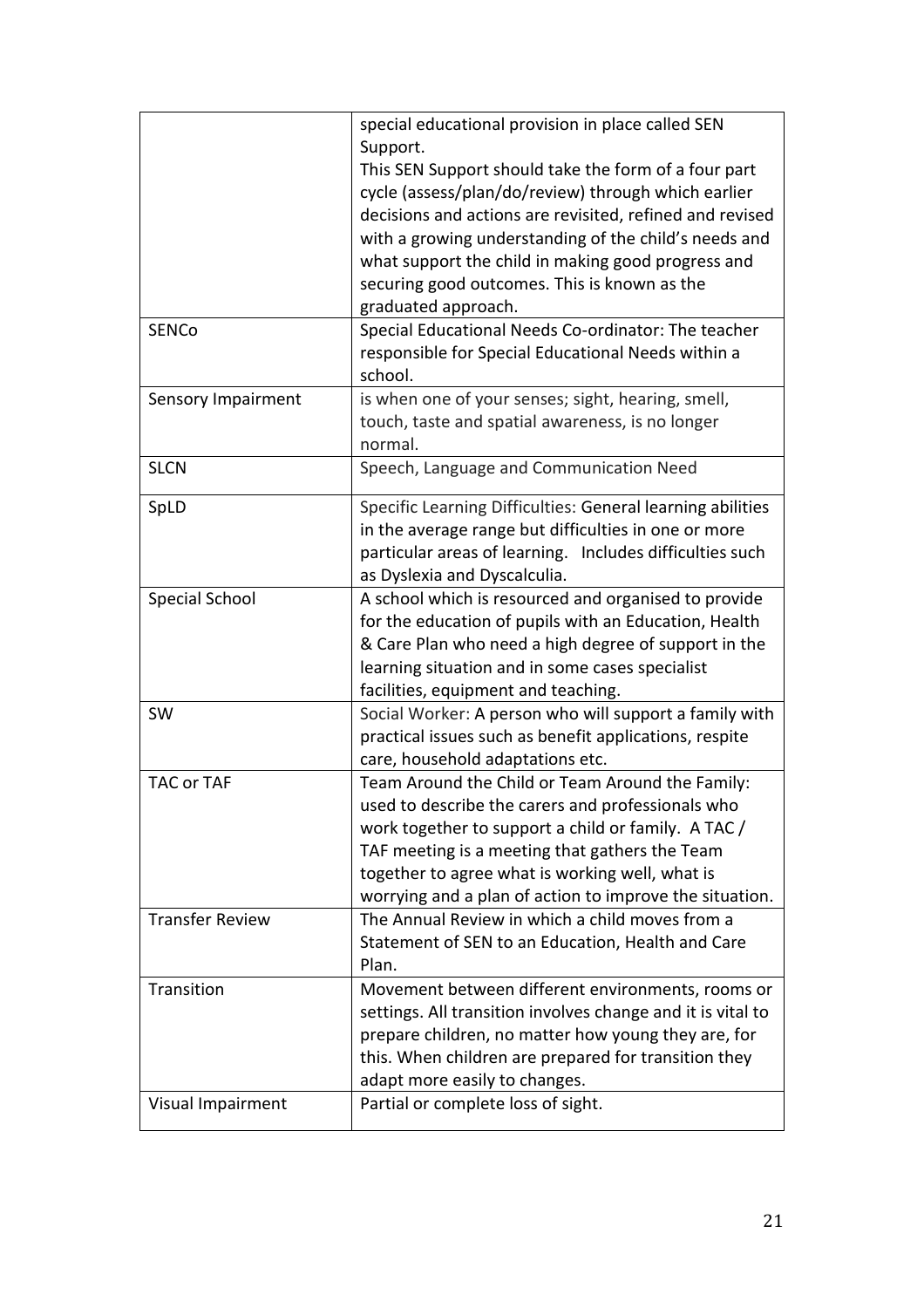# **Appendix B: External professionals typically available at Allfarthing Primary School**

| Category of                                      | Organisation                                                                                          | <b>Named Contact</b>                             | <b>Focus area</b>                                                                                                              | <b>Referral</b>                                                        |
|--------------------------------------------------|-------------------------------------------------------------------------------------------------------|--------------------------------------------------|--------------------------------------------------------------------------------------------------------------------------------|------------------------------------------------------------------------|
| <b>Need</b>                                      |                                                                                                       |                                                  |                                                                                                                                | <b>Documents</b>                                                       |
| Speech,<br>Language &<br>Communication           | <b>NHS Speech</b><br>and Language<br>Therapists                                                       | Milan Simic and<br>Jill Gisby (EYFS)             | Any child in KS1<br>or KS2 with<br>delayed speech<br>and language                                                              | <b>EHITS</b>                                                           |
| Speech,<br>Language &<br>Communication           | <b>WAAS</b>                                                                                           | <b>Through Milan</b><br>Simic                    | development.<br>KS1 and KS2:<br>children with a<br>social<br>communication<br>disorder or<br>autistic<br>spectrum<br>condition | <b>GPAS</b><br>referral<br>form                                        |
|                                                  | <b>Early Years</b><br>Service                                                                         | Jill Gisby/ Milan<br>Simic                       | EYFS and KS1:<br>children who<br>may have a<br>social<br>communication<br>disorder or ASC                                      | <b>EHits</b>                                                           |
| Cognition and<br>Learning                        | Victoria Drive<br><b>Pupil Referral</b><br>Unit                                                       | Selina<br>Campbell/<br><b>Carol Self</b>         | Any child with a<br>diagnosis of<br>MLD such as<br>Down's<br>Syndrome                                                          | Victoria<br><b>Drive</b><br>Referral<br>Form                           |
|                                                  | Literacy and<br>Numeracy<br>Support<br>Service                                                        | Danielle<br>Harbord                              | Any child in KS2<br>who needs a full<br>literacy or<br>numeracy<br>assessment                                                  | <b>LNSS</b><br>referral<br>forms                                       |
|                                                  | Schools and<br>Community<br>Psychology<br>(School has<br>bought a half<br>day per week<br>of support) | Dr Jenny Twells<br>(Educational<br>Psychologist) | Any child who<br>needs EP<br>assessment to<br>identify and<br>overcome<br>barriers to<br>learning.                             | Online Early<br>Help<br>Information<br>Technology<br>System<br>(EHITS) |
| Social,<br><b>Emotional and</b><br>Mental Health | Behaviour and<br>Learning<br>Support<br>Service                                                       | Variety of staff                                 | Any child in KS1<br>or KS2 who<br>needs<br>additional<br>support with<br>behaviour.                                            | Victoria<br><b>Drive</b><br>Referral<br>Form                           |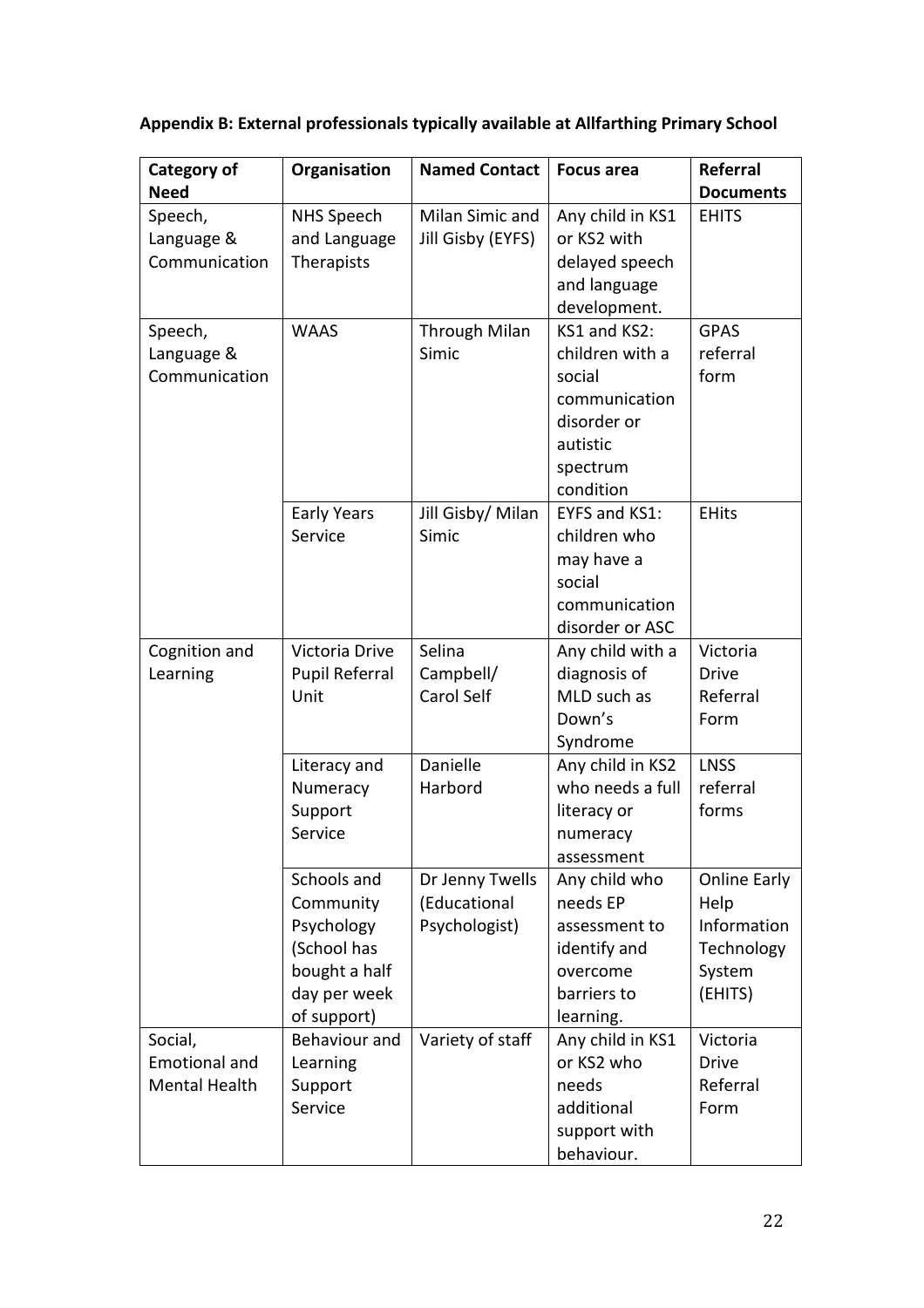|                         | Place2Be (In-<br>school 2.5<br>days per<br>week)               | Elisa Fontana       | Any child in KS1<br>or KS2 who<br>needs<br>additional<br>emotional<br>support.                                     | School<br>Initial<br>Assessment<br>Form and<br>parent<br>consultation<br>with Lois. |
|-------------------------|----------------------------------------------------------------|---------------------|--------------------------------------------------------------------------------------------------------------------|-------------------------------------------------------------------------------------|
|                         | Child and<br>Adolescent<br>Mental Health<br>Service<br>(CAMHS) | Variety of staff    | Any child who<br>needs<br>additional<br>mental health<br>support.                                                  | <b>EHITS</b>                                                                        |
|                         | Family<br>Recovery<br>Project (FRP)                            | Variety of staff    | Any family who<br>needs multi-<br>agency support<br>including debt<br>relief, parenting<br>and housing<br>support. | FRP referral<br>form.                                                               |
|                         | <b>NHS Speech</b><br>and Language<br>Service                   | <b>Milan Simic</b>  | Any child who<br>needs<br>assessment for<br>Selective<br>Mutism                                                    | <b>EHITS</b>                                                                        |
| Physical and<br>Sensory | Wandsworth<br>Hearing<br>Impairment<br>Service                 | Anne Marie-<br>Hall | Any child over 5<br>with a hearing<br>impairment                                                                   | <b>WHIS</b><br>referral<br>form                                                     |
|                         | Wandsworth<br><b>Vision Support</b><br>Service                 | Variety of staff    | Any child with a<br>visual<br>impairment                                                                           | <b>WVSS</b><br>referral<br>torm                                                     |
| Child<br>Development    | St George's<br><b>Hospital Child</b><br>Development<br>Service | Variety of staff    | Any child who<br>needs<br>assessment of<br>overall<br>development<br>concerns.                                     | <b>EHITS</b>                                                                        |
|                         | St George's<br>Hospital<br><b>ADHD Clinic</b>                  | Variety of Staff    | Any child with a<br>diagnosis of<br>Attention<br>Deficit<br>Hyperactivity<br>Disorder<br>(ADHD) or<br>Attention    | <b>EHITS</b>                                                                        |